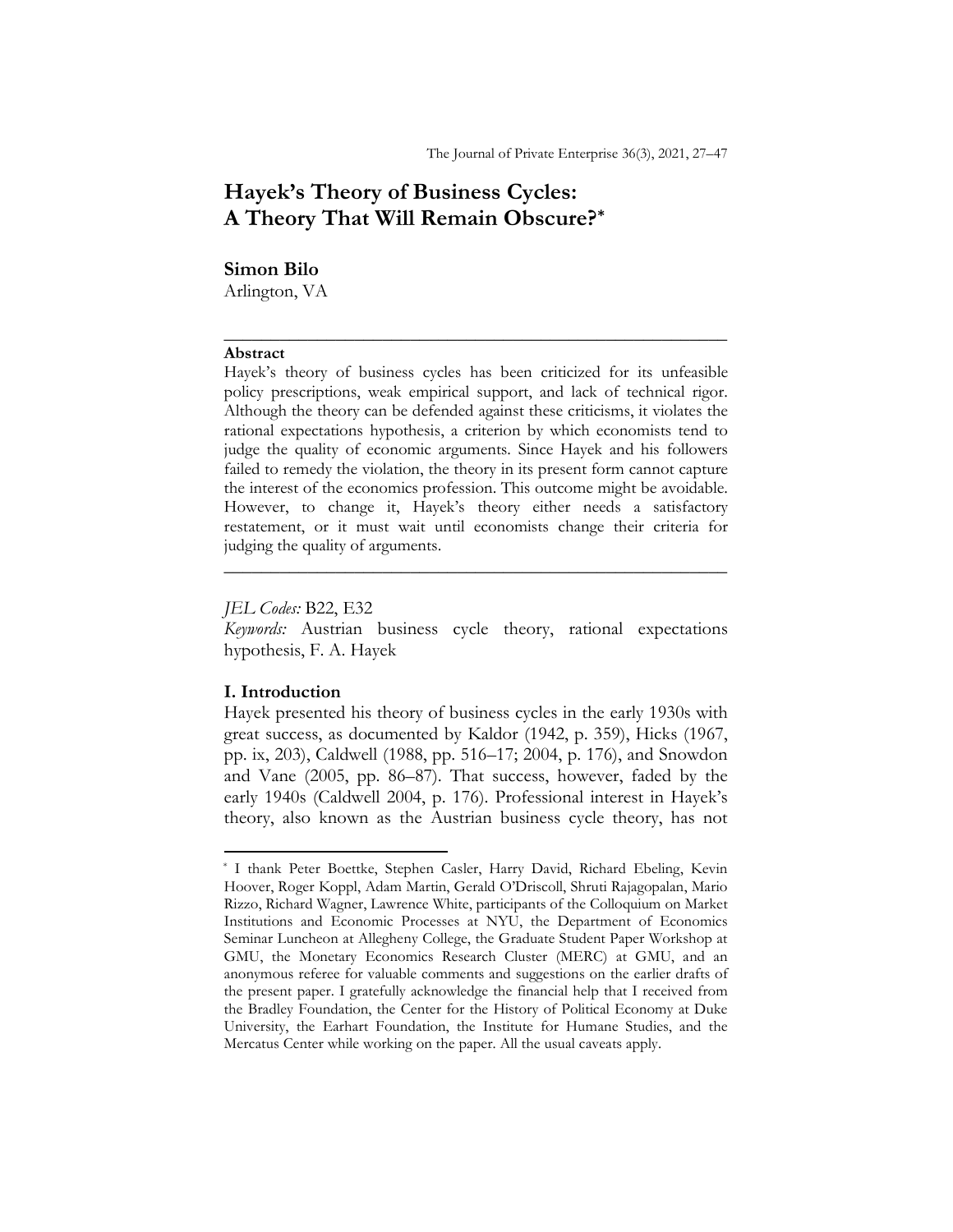recovered to its 1930s levels despite the theory's higher visibility after the Great Recession, as documented by Cachanosky and Salter (2017). That no economics article was published in highly ranked journals—the American Economic Review, Econometrica, the Journal of  $Polritical\; Economy$ , or the Quarterly Journal of Economics—from 2000 through 2014 referencing the theory's most influential statement, Hayek's Prices and Production,<sup>1</sup> illustrates the theory's relatively low status within the economics profession (cf. Calvo 2013, p. 15).

Unlike Calvo (2013, p. 15), who argues that Hayek's theory does not have to violate the canons of rationality, I suggest that the theory is driven by these violations. This, in turn, explains why the profession lacks serious interest in the theory in its present form and will lack interest unless the theory or the standards of theorizing change, even though there are potential "gains of trade" between Hayekian macroeconomics and the prevalent macroeconomics, as Koppl and Luther (2012) and Cachanosky and Salter (2017) convincingly argue.

My conclusion comes despite persuasive counterarguments against Hayek's theory. First, De Long (1991, 1996, p. 44) and Laidler (1999, p. 46; 2003, p. 15), among others, have dismissed the theory for being associated with a "liquidationist" policy of inaction in the face of collapsing monetary aggregates. As White (2008) points out, however, Hayek uses his theory to recommend maintaining a constant "total money stream," or MV in the quantity equation (pp. 754–55). The recommendation thus calls for changes in the money supply that offset changes in its velocity, contrary to "liquidationism."

The second argument against Hayek's theory—raised, for example, by Lucas (1977, p. 23, n. 15), Haberler (1986, pp. 427–29), and Yeager (1986, pp. 381–82, [1990] 1997, pp. 255–56)—focuses on the lack of empirical support. While few empirical studies address the theory, a majority of those that do, demonstrate its relevance (cf. Calvo 2013, pp. 15–16). An exception is Young (2005), who finds that 1972–1993 US job reallocation data are in line with Hayek's theory but are not economically significant. The other exceptions include Lester and Wolff (2013) and Luther and Cohen (2014), who

<sup>&</sup>lt;sup>1</sup> JSTOR search, February 03, 2017. I did a full-text search for all articles published from 2000 through 2014 and stored in JSTOR database of the four journals that jointly mention the terms "prices and production" and "Hayek." To put the results of the search into perspective, I used the same methodology to search for articles that mention both "general theory" and "Keynes" and I found thirty-six articles.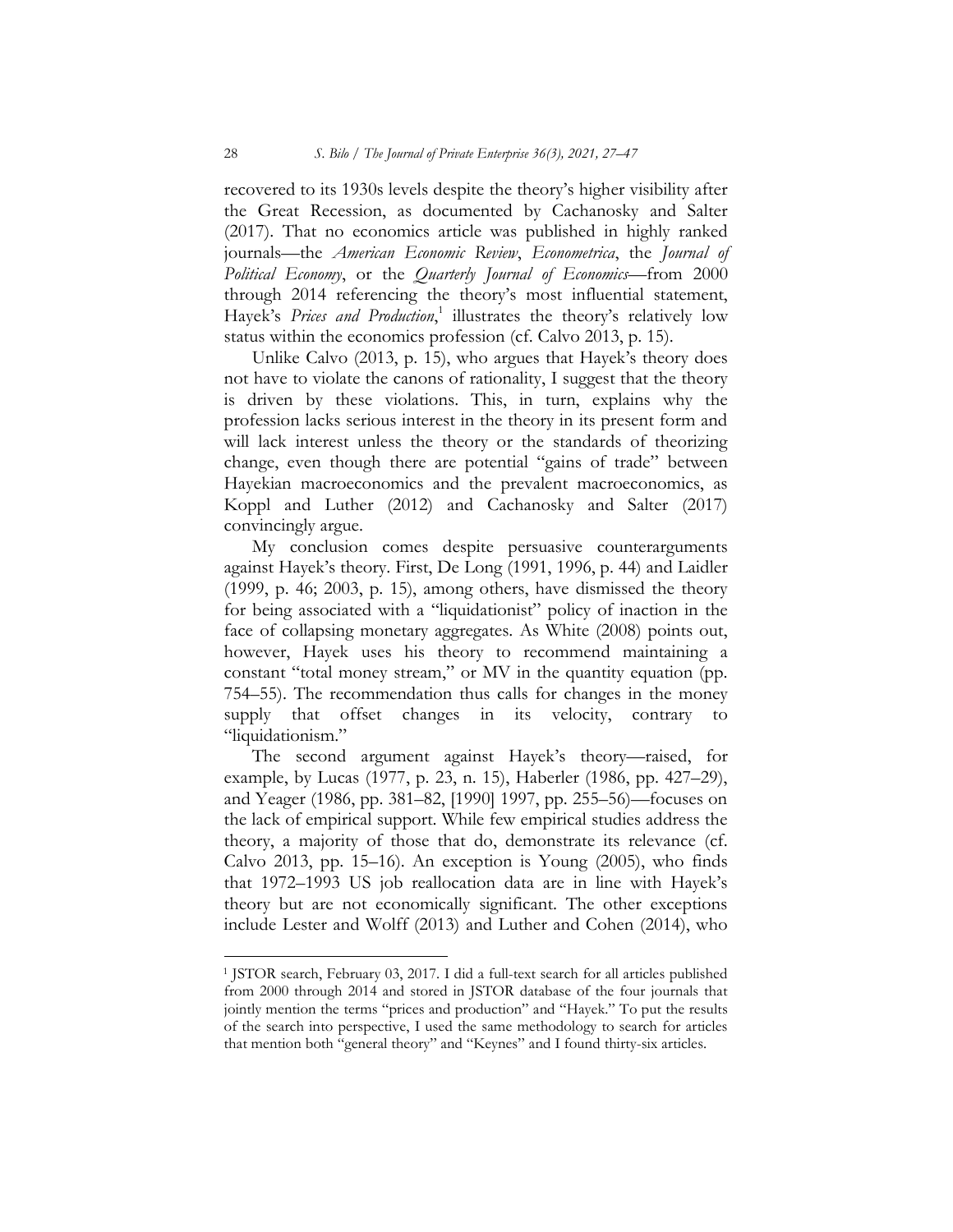do not find evidence of relative-output and relative-price effects across different stages of production in the United States, as the theory predicts.

These two papers' findings are challenged by Luther and Cohen (2016), who argue that the stages of processing data used in the two studies are not appropriate proxies for the stages of production in Hayek's theory. The results of Lester and Wolff (2013) and Luther and Cohen (2014, 2016) are, however, at odds with Balke and Wynne (2007, pp. 29–32), who divide goods by stages of processing and find that monetary shocks do tend to change relative prices between goods of different stages. Balke and Wynne (2007) discuss the case of negative monetary shocks, whereby prices of goods from stages of processing further from completion become lower with respect to prices of goods from stages closer to completion, a conclusion Clark (1999, pp. 427–28) supports. Balke and Wynne (2007, pp. 33–34) also point out the failure of prominent models—such as Lucas (1972), Calvo (1983), and Mankiw and Reis (2002)—to account for these relative-price changes. One can contrast the theories that Balke and Wynne criticize with Hayek's theory, which in fact does explain the observed price changes. In Hayek's terminology, the price changes across stages of production are integral to the theory, and evidence of their existence makes the theory empirically more plausible.

Turning now to some of the other recent supporting studies, Eichengreen and Mitchener (2003) find Hayek's theory plausible as a complement to other explanations of the Great Depression; White (2009) uses the theory to explain the Great Recession; and Calvo (2013, pp. 15–16) refers to the growing literature that links credit and economic recessions (cf. Borio 2012, or Schularick and Taylor 2012), a relationship that is at the heart of Hayek's theory. Using correlation analysis and an error correction model, Keeler (2001) looks at the United States from 1950 through 1990 and identifies components of the transmission mechanism of Hayek's theory at work, connecting monetary policy with changes in the structure of production and the business cycle. Bismans and Mougeot (2009) analyze panel data for Germany, the United States, England, and France during the period from 1980 through 2006, finding the relationship between interest rates, the structure of production, and GDP to be consistent with Hayek's theory. Young (2012), using industry-level input-output data, shows that the US structure of production was behaving consistently with Hayek's theory from 2002 through 2009. Cachanosky and Lewin (2016a), building on the theoretical foundations of their previous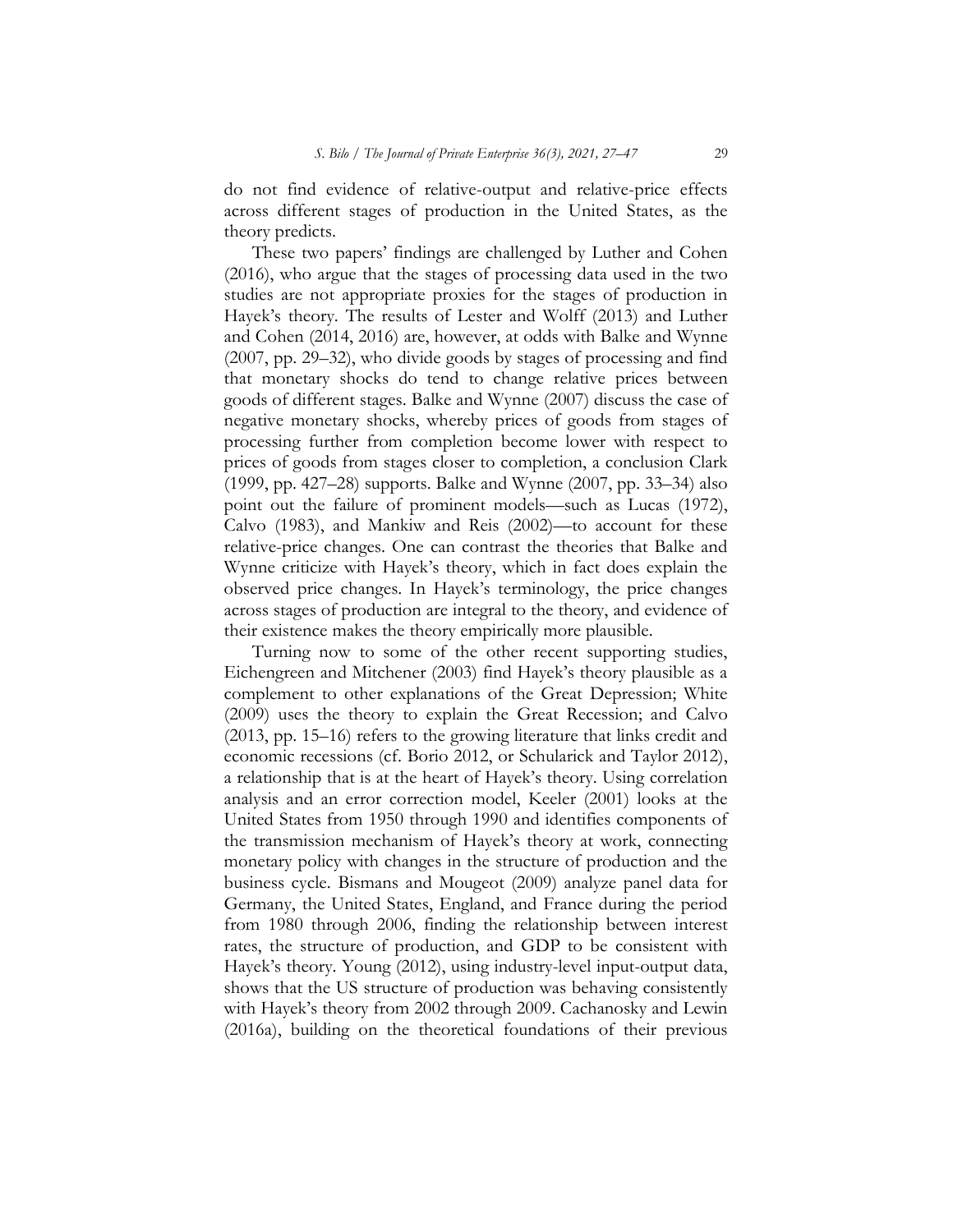work (2014, 2016b, 2016c), use the concept of duration to decide whether a given company is more or less roundabout. They find that the investment of relatively more roundabout companies is negatively related to interest rates, which is the dynamic that is consistent with Hayek's theory.

The third argument is that Hayek's theory is not technical enough because it does not use mathematics and modern tools of generalequilibrium analysis (cf. Lucas 1996, p. 669). The objection is justified; however, it is unlikely that Hayek's lack of technique is the critical constraint preventing the theory from making a successful comeback. The theory's three main building blocks have analogs in the existing technical literature, and the wedge between this foundation and that found in the technical literature is therefore not as wide as one might think. The first building block relates monetary expansion to liquidity effects and, as Kiyotaki (2003, pp. 29–30) notes, it has its counterpart in the limited-participation model with a cash-in-advance constraint like Grossman and Weiss (1983). The second building block, the view of production as taking place in time, finds its modern analog in time-to-build models. Kydland and Prescott (1982, p. 1345) thus trace their time-to-build model to Hayek's intellectual predecessor Böhm-Bawerk ([1888] 1891) (cf. also Montgomery 1995). And the third building block, which considers factors of production to be specific to their current employments, has its counterpart in the models with irreversible investment in the vein of Dixit and Pindyck (1994).

Analogies between modern technical models and their older, less technical counterparts are imperfect. However, existing technical analogs to a potentially insightful older theory are good starting points for its full restatement. Since Hayek's theory has not yet been restated formally in spite of the analogs, it likely faces more fundamental problems that hold regardless of the language it is expressed in.

The weakness of these three arguments against Hayek's theory suggests that something else should explain professional economists' lack of interest in the theory in the top professional outlets that I noted earlier. And their lack of interest is even more striking when contrasted with the significance assigned to the theory by laypersons. For example, two music videos presenting Hayek's and Keynes's ideas on the causes of business cycles (Papola and Roberts 2010, 2011) had, as of August 2021, more than 12.6 million views combined. Another illustration of the significance laypersons have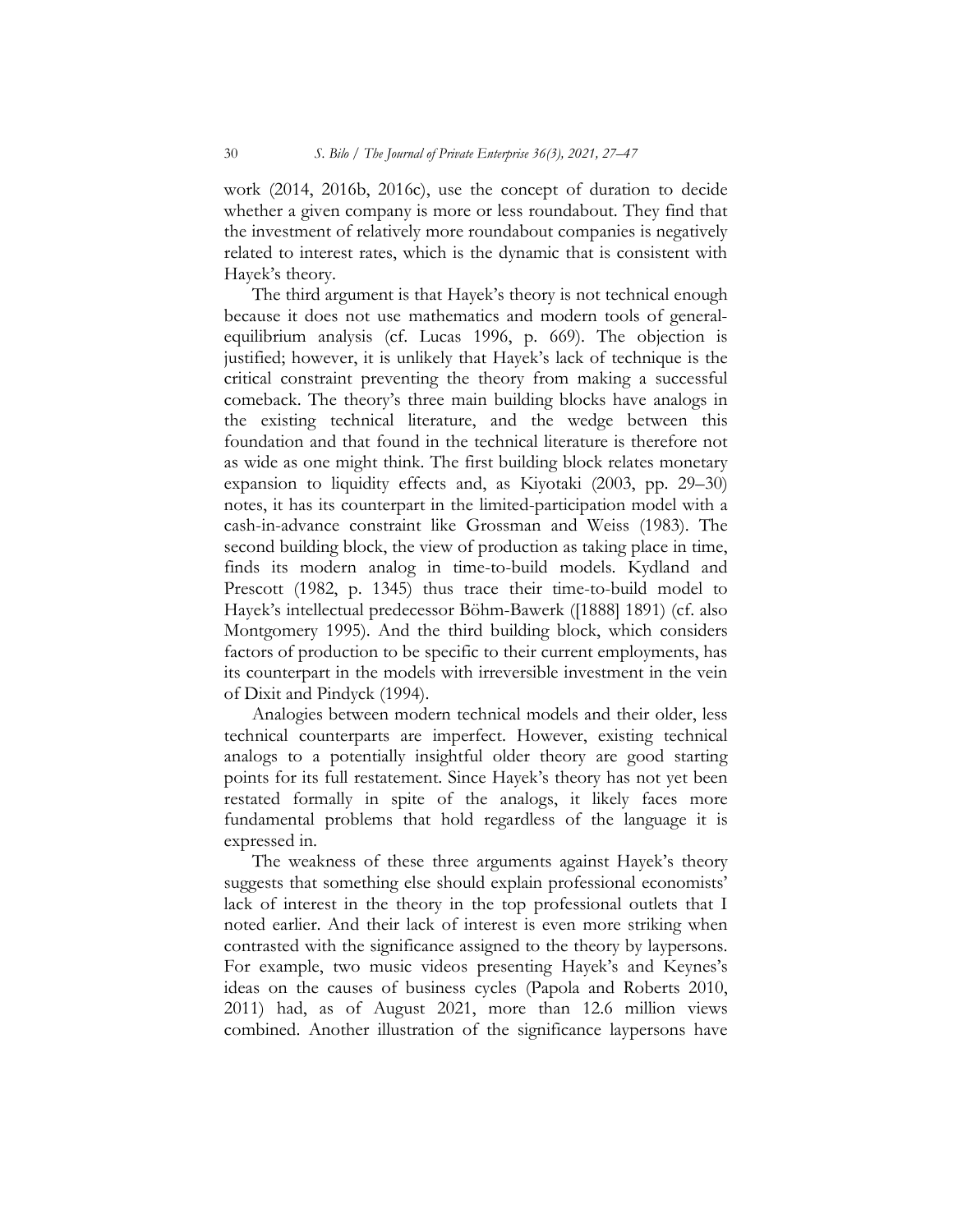assigned to the theory is the repeated criticisms against it in public discussions, as illustrated by a number of Krugman's popular articles (1998, 2010a, 2010b, 2011, 2014). The contrast between public and professional interest in Hayek's theory, then, gives additional motivation to explain why economists lack interest in the theory.

To explain the lack of serious professional interest, I first make a systematic statement of the theory with an explicit account of expectations, which, to my knowledge, has not been done before. I then show how Hayek's assumptions about expectations deter economists today. Hayek's theory treats people during monetary expansion as biased in one particular direction by assuming that they underestimate future real interest rates and underestimate future prices of consumer goods. In other words, people's subjective expected probabilities of future outcomes are different than the objective probabilities of these outcomes.

On the one hand, Hayek's theory needs these assumptions to reach its conclusions (Butos 1985; White 1999, p. 114). On the other hand, the ad hoc assumptions put the theory at odds with the rational expectations hypothesis and cause it to fail by current standards of economic theorizing. With this finding, I turn to make what is, to my knowledge, the first systematic review of the attempts addressing the assumption about expectations in Hayek's theory. I find that these attempts have failed in their goal, which leads me to conclude that the theory in its present form cannot repeat the academic success of the 1930s. Although the conclusion is inevitable for the time being, it might be upsetting given the discussed strengths of the theory pertaining to its reasonable policy prescriptions, empirical plausibility, and technical analogs.

# II. Revisiting Hayek's Theory

Hayek's theory describes how a cluster of errors arises when people respond to changes in monetary policy (cf. Hayek [1935] 1967, [1939] 1975b; Machlup 1974, pp. 499–511; O'Driscoll 1977, pp. 35–134; Garrison 2001, pp. 33–83). The errors follow from the theory's assumptions about the requirements for intertemporal coordination and people's expectations about monetary policy. I first discuss the requirements, emphasizing production as a process unfolding in time, characteristics of factors of production, and the interrelationship between the market for loanable funds and monetary policy. I then turn to the role of expectations during monetary expansions that accompany economic booms.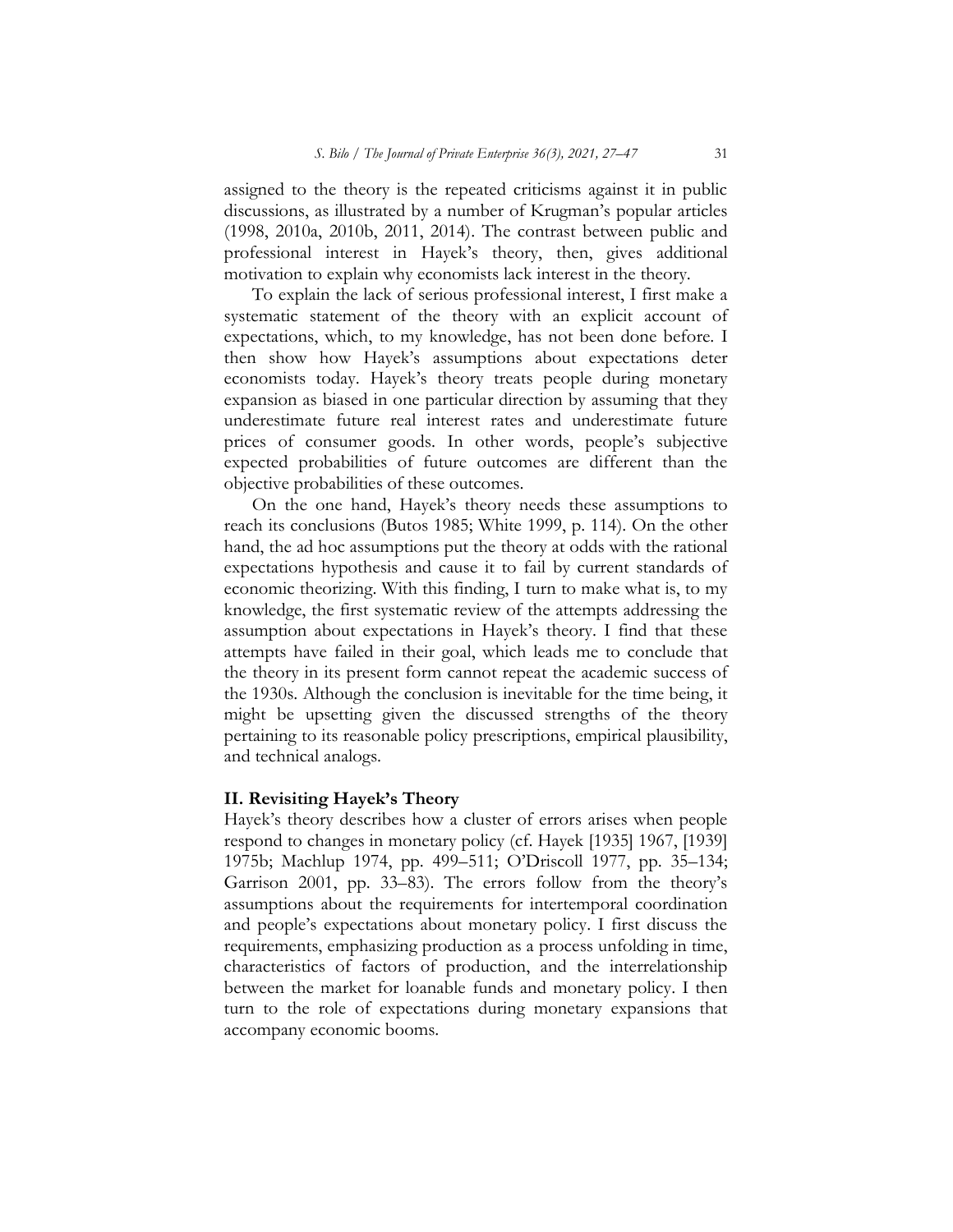#### A. Prices and Production: Equilibration across Production Processes

Hayek's theory follows Menger ([1871] 2007) and Böhm-Bawerk ([1888] 1891), both of whom view the economy as a set of production processes in which every process consists of a number of consecutive stages of production that lead, in the end, to a consumer good (Hayek [1935] 1967, pp. 37ff.; [1939] 1975b, pp. 21–23). In emphasizing the temporal dimension of production, the theory focuses attention on how relative-price changes affect the profitability of production processes of different lengths.

To illustrate the effects of relative-price changes, assume that two production processes,  $x$  and  $y$ , have identical production functions and lead to the same type of consumer good—for example, bread. Factors of production enter at the beginning of each of two consecutive stages of equal length. In the case of bread making, one can imagine that complementary production factors in the first stage transform wheat into flour, which in the second stage is transformed into bread. Among other factors of production in my example, units of homogenous capital, K, enter both stages of both processes; note that I invoke here the assumption of homogeneity of capital only to illustrate the equilibrating tendencies and that I drop this assumption later in the paper. Loaves of bread, or finished consumer goods, are sold and consumed at the end of the final stage.

The difference between processes x and  $\bar{y}$  lies in their position in time. The earlier stage of process  $x$  starts at time  $t$ , the later stage starts at  $t + 1$ , and the resulting loaves of bread are consumed at  $t +$ 2. The earlier stage of process y starts at  $t + 1$ , the later stage starts at  $t + 2$ , and people consume bread at  $t + 3$ .

Let me now focus on time  $t + 1$ . Assuming an initial equilibrium, decreasing returns, and perfect divisibility of production factors, owners of existing units of capital K are indifferent at  $t + 1$  about whether to sell an additional unit to owners in process  $x$ , who are about to make bread, or to owners in process y, who are still making flour. Both processes offer the same return, and the present value of the expected marginal value product of capital  $K$  is the same in each process (Hayek [1935] 1967, p. 72). In other words,

$$
\frac{E_{t+1}[MV_{K,x,t+2}]}{1+E_{t+1}[r]} = \frac{E_{t+1}[MVP_{K,y,t+3}]}{(1+E_{t+1}[r])^2},\tag{1}
$$

where  $E_{t+1}[MVP_{K,i,j}]$  is the expected real marginal value product of one unit of capital K used in process i ending at time j, and  $E_{t+1}[r]$  is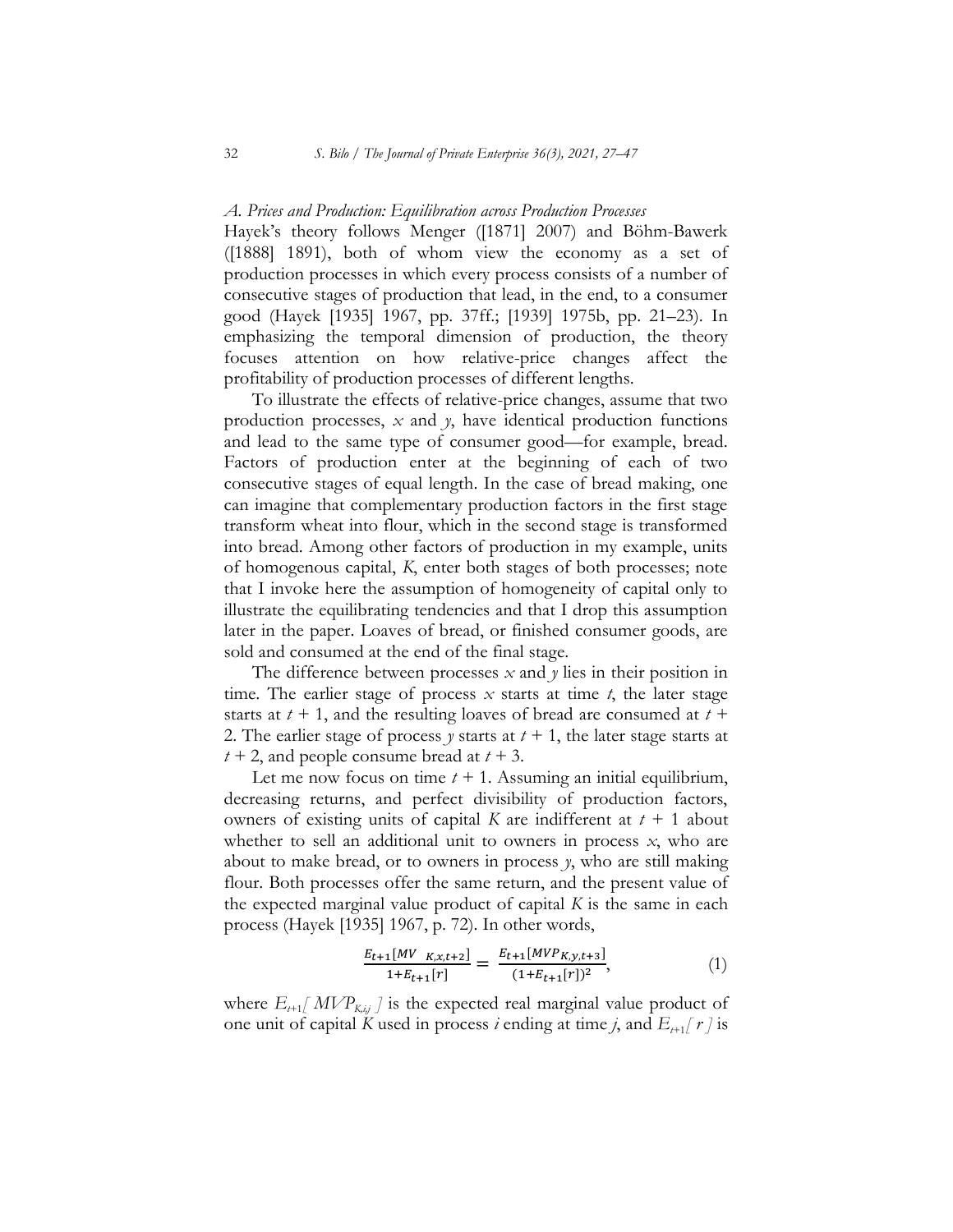the expected real interest rate for the period between  $t + 1$  and  $t + 2$ . I assume the same expected real interest rate for the two considered time periods between, first,  $t + 1$  and  $t + 2$ , and second,  $t + 2$  and  $t + 3$ .

Although it hardly matters in static equilibrium, it is important from the dynamic perspective that processes  $x$  and  $y$  differ in their length at time  $t + 1$ : while process x leads to bread after just one period—at  $t + 2$ — process y leads to bread at  $t + 3$ . Changes in the expected real interest rate and the expected real price of bread then affect the allocation of units of capital K between the two processes. If producers at  $t + 1$  expect the interest rate to decrease in all future periods, employing capital K becomes more profitable in process  $\gamma$ than in process x (Hayek [1935] 1967, pp. 79–83; cf. [1939] 1975b, pp. 68–69).

$$
\frac{E_{t+1}[MVP_{K,x,t+2}]}{1+E_{t+1}[r]} < \frac{E_{t+1}[MVP_{K,y,t+3}]}{(1+E_{t+1}[r])^2} \tag{2}
$$

Yet, an increase in the expected real marginal value product of the output of both processes by the same amount causes capital  $K$  to become more profitable in process  $x$  than in process  $y$  (Hayek [1935] 1967, pp. 75–78; [1939] 1975b, pp. 8–10, 48–50).

$$
\frac{E_{t+1}[MVP_{K,x,t+2}]}{1+E_{t+1}[r]} > \frac{E_{t+1}[MVP_{K,y,t+3}]}{(1+E_{t+1}[r])^2} \tag{3}
$$

The formula for computing present values implies both results. First, a given change in the interest rate, which determines the discount rate, affects to a higher extent the present value of revenue from the relatively more-distant future. Second, a given increase in future revenue has higher present value if it is in the less-distant future.

Hayek's theory applies the conclusions about the relative profitability of production processes of different lengths to all production processes in the economy. An expected permanent decrease in the real interest rate increases the profitability of longer production processes as compared to shorter processes, ceteris paribus. An expected permanent increase in the price of consumer goods increases the profitability of shorter processes in comparison to longer processes, ceteris paribus.

#### B. Factors of Production: Why Equilibration across Production Processes Takes Time

However, changes in the profitability of different types of processes do not always work out across the economy smoothly. On the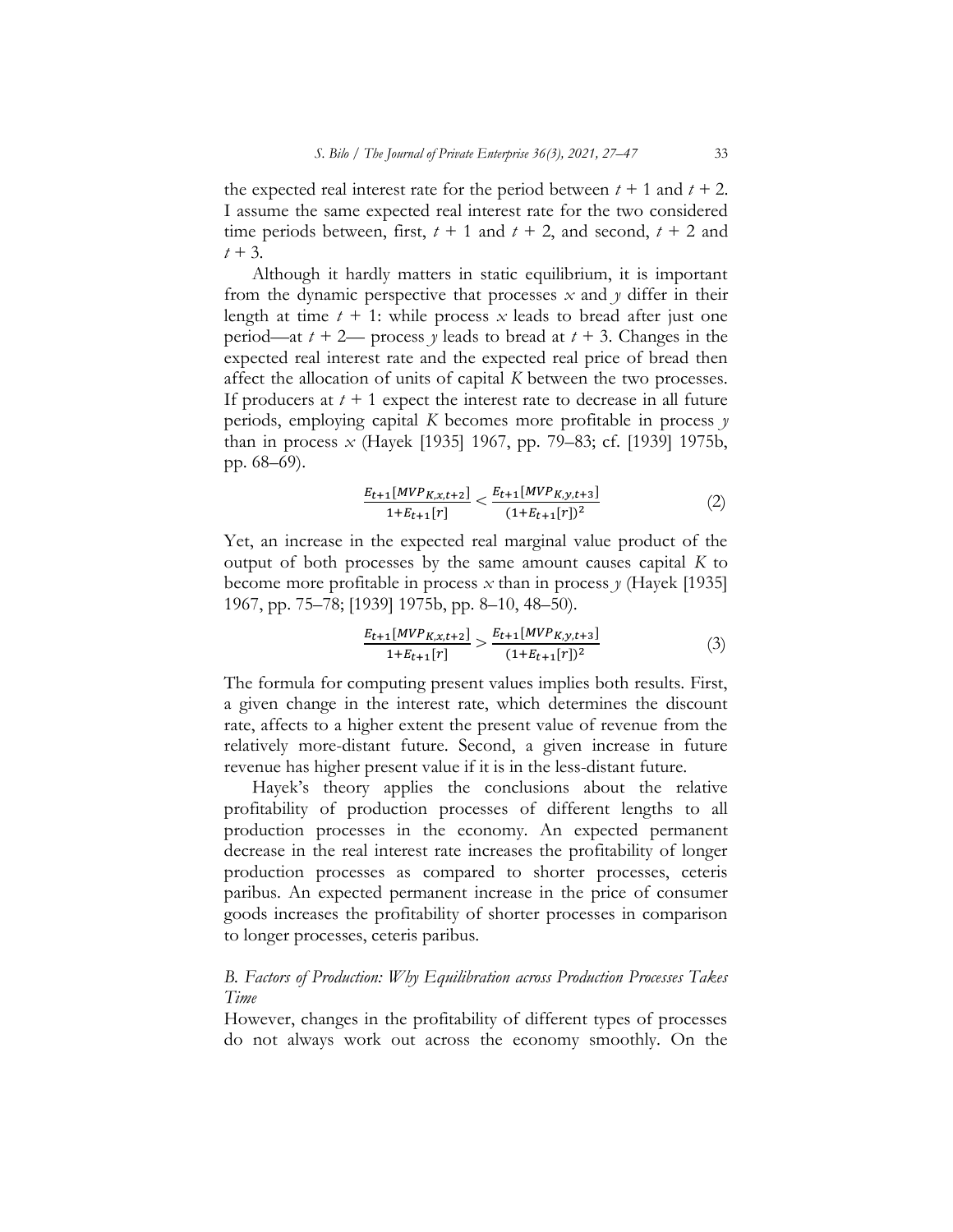contrary, Hayek makes three assumptions related to the limited flexibility with which producers shift factors of production across production processes. First, the economy starts in a recession, with unused factors (Hayek [1935] 1967, pp. 96–97; [1939] 1975b, pp. 5–6, 38, 53–54), which, because of unspecified frictions, enter production processes only step by step (Hayek [1935] 1967, pp. 83–84). The step-by-step increase in the amount of employed resources initiates the boom (Hayek [1939] 1975b, pp. 38–41).

Second, factors of production vary in how specific they are to their current use. If factors are employed in what turn out to be unprofitable production processes, as happens to many factors at the end of the boom, their expected marginal value product might steeply decline because their expected marginal value product is low in alternative employments (Hayek [1935] 1967, pp. 71–72, 77–78; [1939] 1975b, pp. 12, 23–24).

Third, the uncertainty and the temporal lags with which production processes of changing lengths accept new production factors constitute frictions. These hinder the reallocation of factors to other uses during the recession, which, again, takes time. The frictions are particularly important in the labor market, as they lead to increased and prolonged unemployment rates during the recession (Hayek [1935] 1967, pp. 92–93; [1939] 1975b, pp. 5, 35).

#### C. Effects of Monetary Policy: How Monetary Expansion Lowers Interest Rates and Increases Investment

Having discussed in the previous two subsections the properties of equilibrium of the structure of production and the properties of its equilibration, I turn here to the properties of monetary policy, which is the initial disequilibrating shock in Hayek's theory. I focus on monetary expansions, and not contractions, because it is the expansion that drives Hayek's business cycle.

Expansionary monetary policy is in Hayek's theory linked with three underlying assumptions. First, monetary expansion takes place over time. Therefore, it has a beginning and an end (Hayek [1935] 1967, pp. 89–90, 148; 1969, pp. 277–81; O'Driscoll 1977, p. 83; cf. Cowen 1997, pp. 67–68). Second, the money supply increases through the market for loanable funds and leads to liquidity effects. An increase in the nominal money supply decreases the real interest rate (Hayek [1935] 1967, pp. 85–86). Third, the demand for loanable funds comes from investors in future production processes (Hayek [1935] 1967, p. 85). Changes in real interest rates at the market for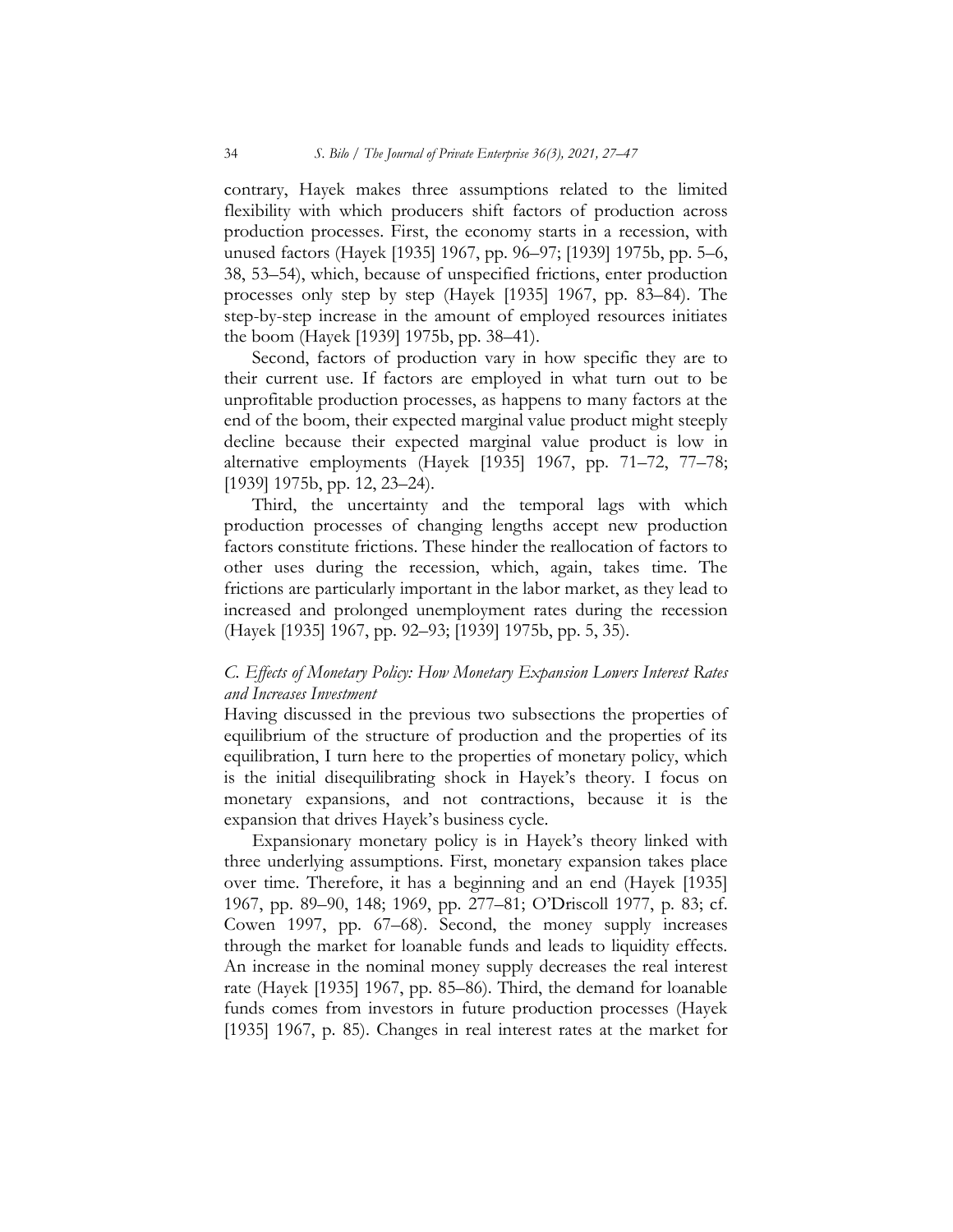loanable funds therefore tend to affect investment rather than consumption.

Putting the three previous subsections together, I will present how Hayek portrays the business cycle as an unsustainable change in the structure of production caused by monetary expansion and mistaken expectations.

# D. Monetary Policy and Expectations: How Monetary Expansion Induces Overly Long Production Processes

Starting with unused resources entering production processes step by step during the boom, assume that the monetary authority begins a monetary expansion that will end at some uncertain point in the future. People observe that real interest rates decline as the money supply expands. Because longer processes look more profitable as rates decline, people plan for longer production processes when they expect the real interest rate to be lower. While doing so, they make two mistakes.

First, people use current interest rates to form their expectations about future real interest rates (Hayek [1939] 1975a, p. 142). They overestimate the length of the monetary expansion and thus the length of the period of lower real interest rates. In line with my discussion of inequality (2) above, where lower expected real interest rates induce investment into longer production processes, the overestimation gives people the incentive to invest in correspondingly long production processes. Such processes turn unprofitable at the end of the monetary expansion when people learn about their mistake.

People make a second mistake early in the boom: they underestimate the prices that consumer goods will have later in the boom (cf. Hayek [1939] 1975b, p. 31). As per my discussion of inequality (3), where lower expected prices of consumer goods increase the profitability of longer production processes, the underestimation gives people, again, the false impression that their overly long production processes will be profitable. Despite what people expect, the prices of consumer goods do tend to increase (cf. Hayek [1939] 1975b, p. 12, n. 1). One of the two reasons for the increase is that factors of production differ in their availability during different phases of the boom. The new, longer, investment projects draw on the pool of unemployed factors of production in the early phases of the boom; however, the pool gets thinner in later phases (Hayek [1939] 1975b, pp. 53–54). As this happens, the people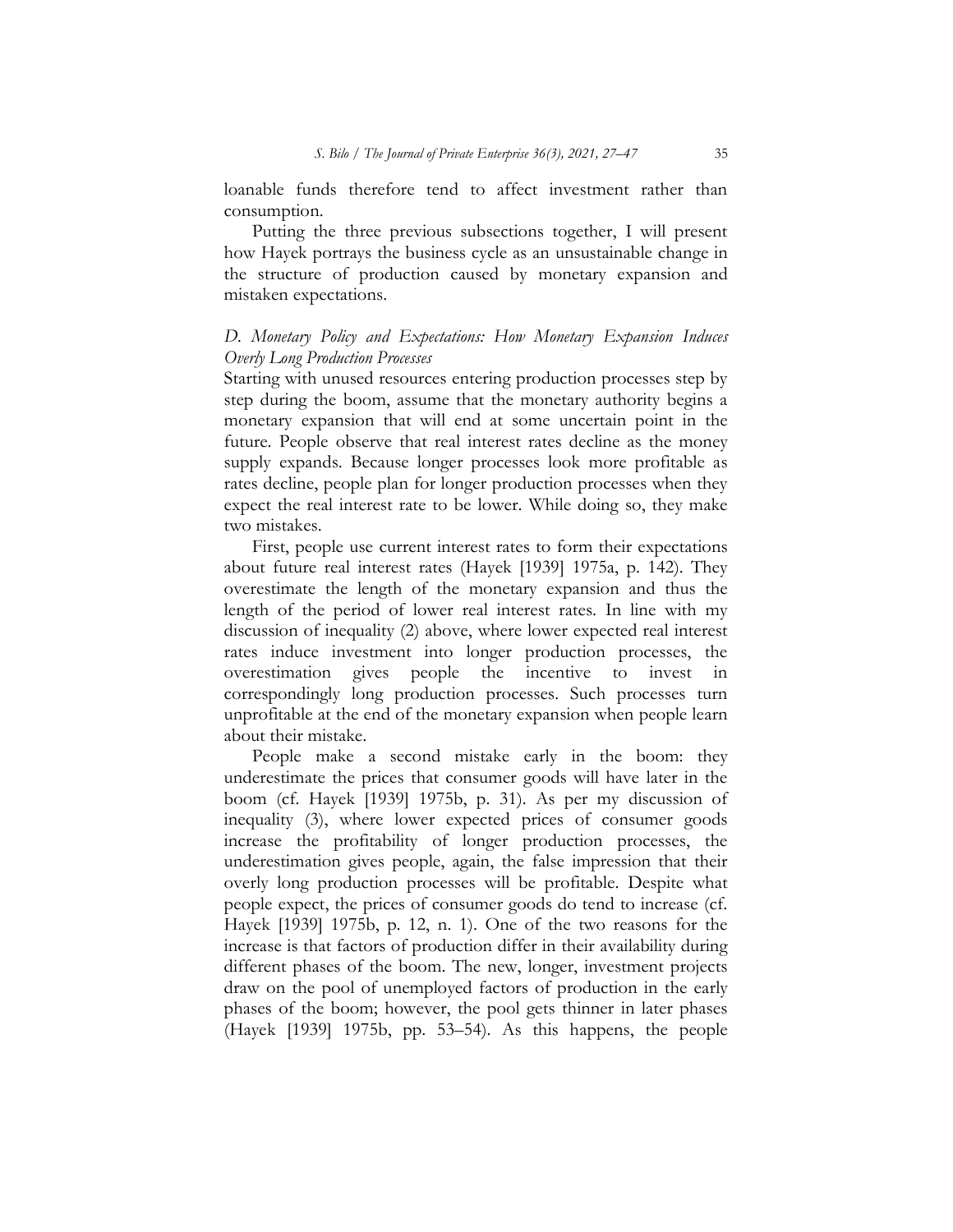running these projects have to attract factors of production already employed in shorter projects. The transfer of the factors toward longer projects shifts the supply of consumer goods down and increases their prices (Hayek [1935] 1967, pp. 87–88).

The second reason why the prices of consumer goods increase in the later phases of the boom is because higher nominal incomes, such as wages, accompany the ongoing monetary expansion. Once nominal incomes increase, expenditures on consumer goods increase, as do their prices (Hayek [1935] 1967, pp. 88–89; [1939] 1975b, pp. 41–42, 53–56).

The cluster of mistaken expectations about future real interest rates and future prices eventually leads to a recession. A number of people realize their previous mistakes, either when monetary expansion comes to its end, or when consumer goods become too expensive. They view the overly long production processes started in the earlier phases of the boom as unprofitable and shut them down. Specific factors of production employed in the overly long processes become idle, and even the less-specific factors that have to change their employment become unemployed because of rigidities (Hayek [1935] 1967, pp. 91–95).

# III. The Trouble with Hayek's Theory and Repeated Failures to Address It

Hayek's assumptions about expectations are critical, as Rosenstein-Rodan concluded in the 1930s (Ebeling and Short 1978). The assumptions have become the theory's major weakness in at least two respects. First, a number of foundational works of the theory do not make explicit its assumptions about expectations (cf. Mises [1924] 1971, pp. 339–64; Hayek [1933] 2008;<sup>2</sup> Robbins [1934] 1971, pp. 30– 54;<sup>3</sup> Machlup 1940; Rothbard [1963] 2000, pp. 3-36; [1962] 2009, pp. 989–1024).<sup>4</sup> This made it harder for the profession to understand the

 $\overline{a}$ 

<sup>2</sup> Hayek ([1933] 2008, p. 33) briefly recognizes the relationship between people's incorrect expectations about future prices during monetary expansions and the business cycle dynamics of his theory. He then changes the topic and does not revisit the problem of expectations.

<sup>3</sup> Robbins ([1934] 1971, p. 39) discusses the problem of unfulfilled expectations but does not state the assumptions.

<sup>4</sup> Salerno ([1995] 2010, pp. 214–19) and Butos (1997, pp. 76–81) try to explain the insufficient discussion of expectations in the works of Mises and Rothbard. Mises, and arguably also Rothbard, understands expectations as thoughts that are contingent on particular circumstances of time and place. Because economic laws should, in his view, be general and should hold for all possible data, general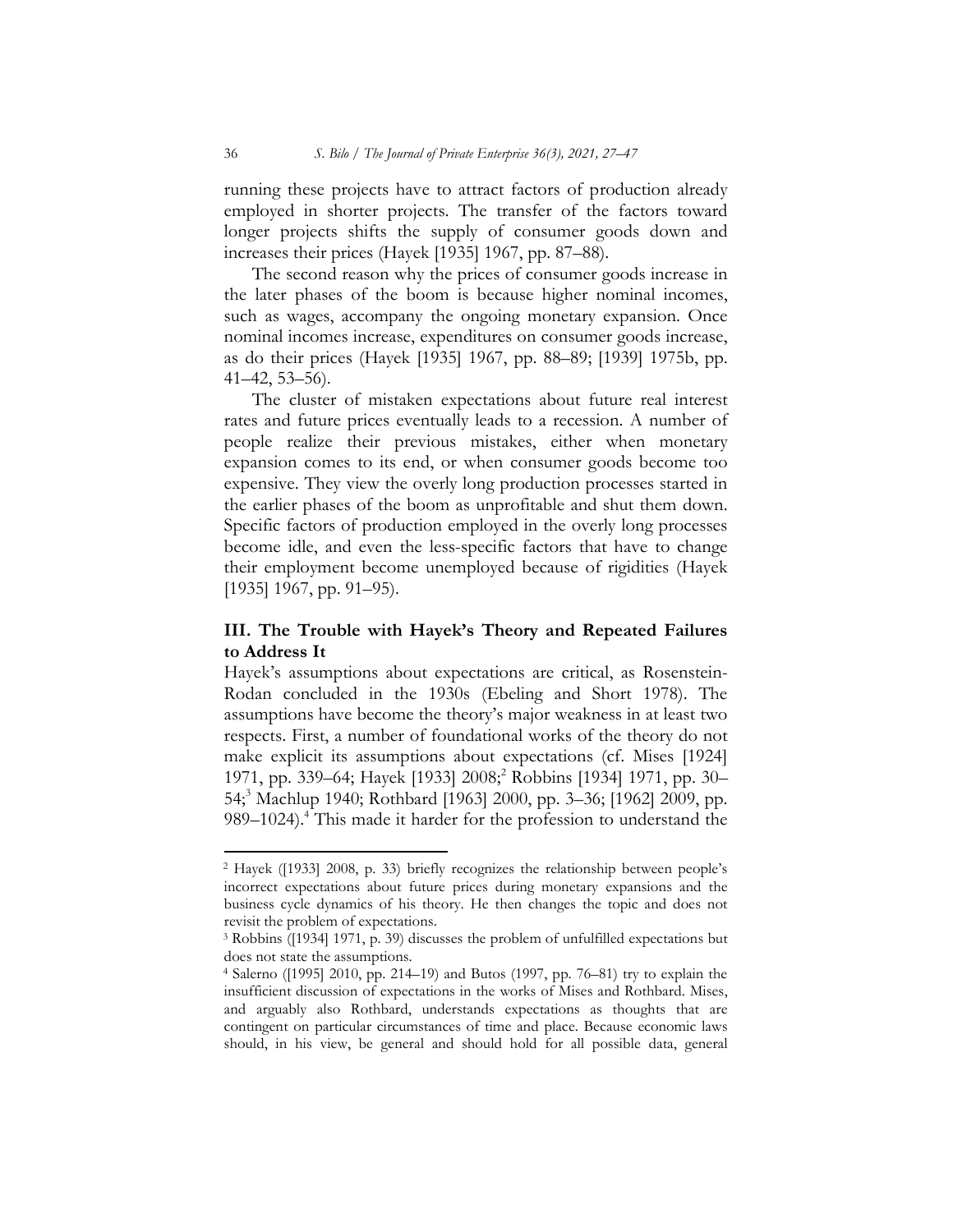theory (cf. Hicks 1967, pp. 204–5) and for the theory to keep up with developments in the profession.

Second, whether implicit or explicit, the assumptions are questionable. As long as the assumptions hold, people commit a specific type of biased error by investing during monetary expansions in overly long, rather than overly short, production processes. Hoover (1988, pp. 251–52) correctly points out that the assumption conflicts with the rational expectations hypothesis, which assumes that people understand their environment and do not commit systematic errors (cf. Muth 1961, pp. 315–17; Sargent 1993; pp. 2, 44, n. 3; Sargent 2007). This element of arbitrariness makes it hard to defend the theory, as other authors have pointed out (Lachmann 1943; Tullock 1987; Caplan 1997; Cowen 1997; Hülsmann 1998; Wagner 1999).

Many contributors have recognized the importance of the problem of expectations and have tried to justify or remedy the original version of the theory. I discuss these attempts and point out their problematic features. In doing so, I divide arguments into four defenses. The first and second defenses assume that people suffer during monetary expansion from a systematic bias, where the resulting cluster of errors causes them to invest in overly long production processes. The third defense explains why people commit errors during the monetary expansion but fails to explain the cluster of errors. The fourth defense mixes the problems of the previous three.

### A. First Defense of Hayek's Theory: Justification of Biased Expectations

Contributors to the first defense want to justify why people overestimate the duration of low real interest rates and underestimate the future prices of consumer goods. In his 1933 Copenhagen lecture (Hayek [1939] 1975a, pp. 140–42), for example, Hayek argues that people use present prices to predict future prices (cf. Hayek [1935] 1967, p. 137; cf. Hicks 1967, p. 206; O'Driscoll 1977, pp. 102–3). While people often find this to be a useful heuristic, it fails them during times of expansionary monetary policy. According to Hayek, people then believe that current low real interest rates will last for a long time and make longer production processes more profitable.<sup>5</sup>

 $\overline{a}$ 

economic laws cannot explain expectations of a given time and place. Expectations are therefore not an interesting research topic.

<sup>5</sup> In Hayek's words: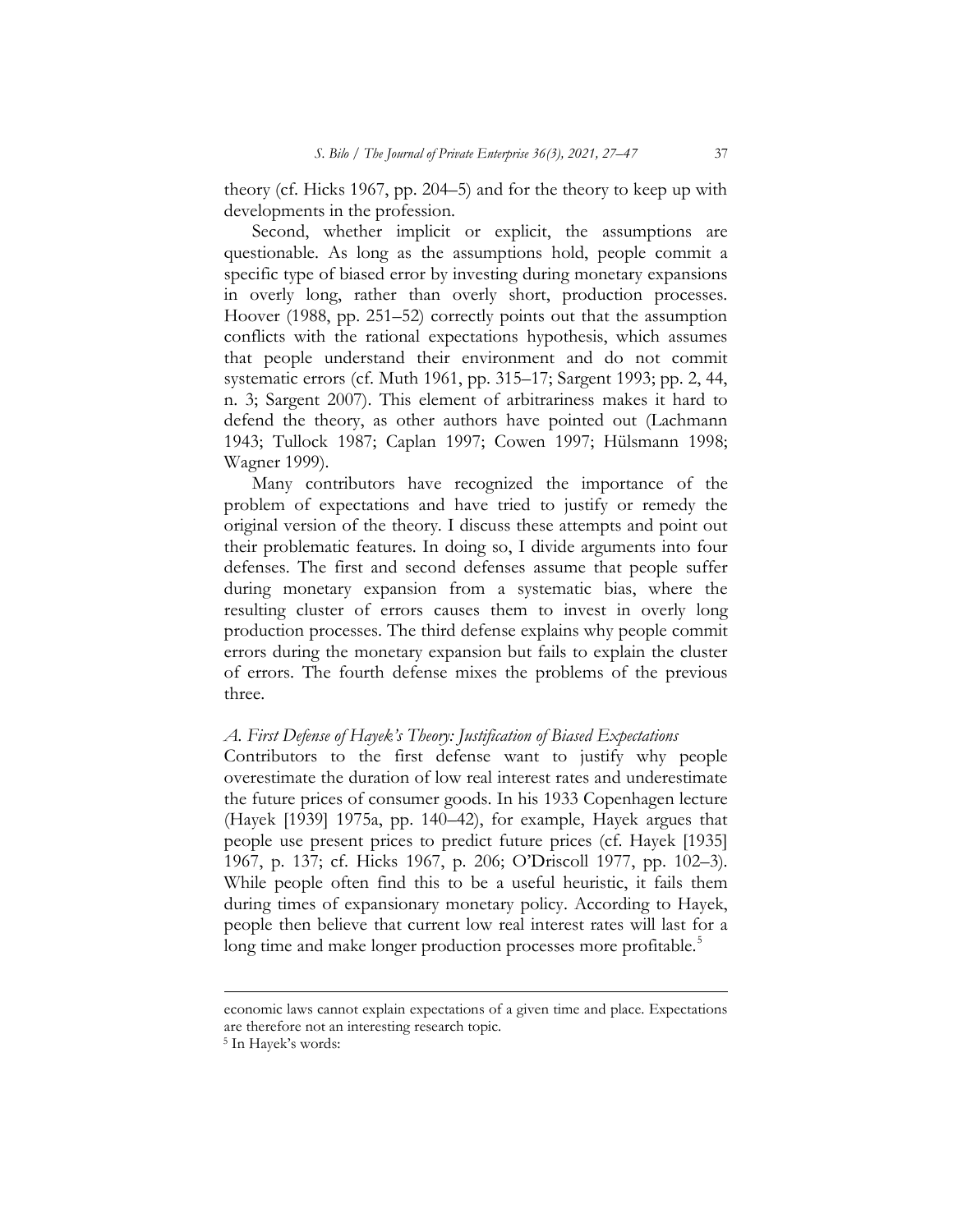Mises (1943) is more specific. He argues that people fail to link monetary expansion to the market for loanable funds because they lack economic education (cf. also Barnett and Block 2006, pp. 35–36, 46,  $71-72$ ).<sup>6</sup>

Lachmann (1945, [1956] 1978, pp. 29–34) assumes that people each have their own mental range of feasible prices. If the present price is within the range, people expect the price to persist. Although Lachmann does not apply this model to Hayek's theory, it does suggest why people form biased expectations that during monetary expansion lead toward the overly long production processes described by Hayek.

The most important problem of the first defense is that it violates the rational expectations hypothesis. It also fails on its own terms by not explaining the sources of the bias. One can ask whether it is appropriate to assume that people use spot prices as predictors of future prices. Explaining the bias by insufficient education unfortunately invites the question why people would choose to remain uneducated—especially since doing so is particularly costly (cf. Cowen 1997, pp. 81–83). It sounds implausible that learning Hayek's theory is more costly than the expected costs of one's malinvestment, and if this is the case, the authors of the first defense should have provided some supporting evidence.

#### B. Second Defense of Hayek's Theory: Biased Expectations Revisited

Garrison (1986, p. 446), Block (2001, pp. 66–67), Barnett and Block (2005, p. 433), and Cachanosky (2012) argue that the assumption of biased expectations is more reasonable than it appears. They believe that Hayek's theory holds even with only a segment of biased people. Overly long production processes might still lead to an economy-

In general it is probably true to say that most investments are made in the expectation that the supply of capital will for some time continue at the present level. Or, in other words, entrepreneurs regard the present supply of capital and the present rate of interest as a symptom that approximately the same situation will continue to exist for some time. And it is only some such assumption that will justify the use of any additional capital to begin new roundabout methods of production which, if they are to be completed, will require continued investment over a further period of time. ([1939] 1975a, p. 142)

<sup>&</sup>lt;sup>6</sup> "Nothing but a perfect familiarity with economic theory and a careful scrutiny of current monetary and credit phenomena can save a man from being deceived and lured into malinvestment" (Mises 1943, p. 252). Cf. Salerno ([1995] 2010, pp. 228– 30), Butos (1997, pp. 76–77), and Cachanosky (2012, p. 4).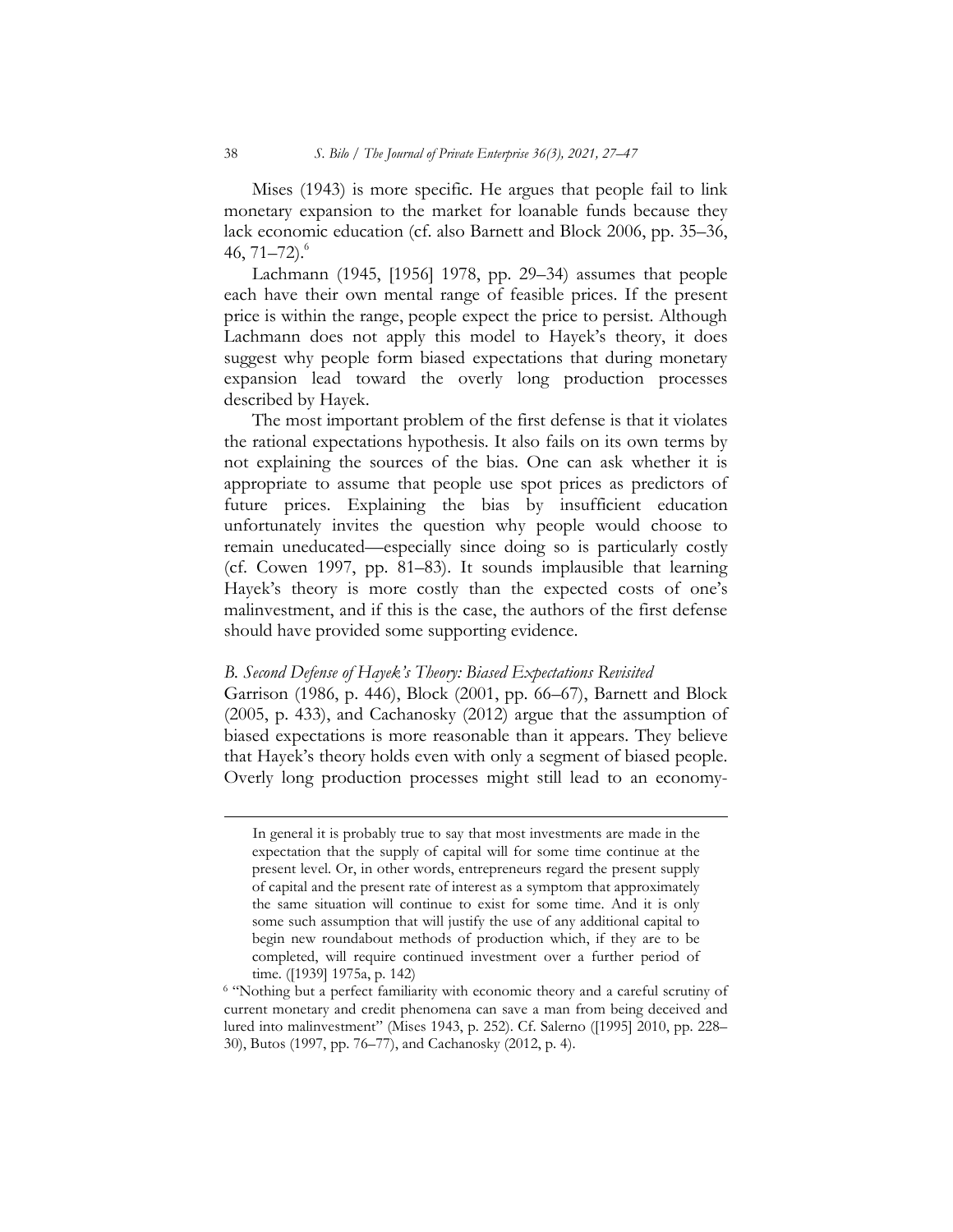wide build-up because the unbiased people have an incentive to participate in overly long processes as suppliers of projects enacted by biased people. The unbiased people just have to plan to sell their assets before the biased people realize the errors in their own plans.

The most important problem with the second defense, as with the first, is that it violates the rational expectations hypothesis. If one group's expectations are unbiased and the other group's are biased in a particular direction, one still needs to explain the one-sided bias. The second defense does not provide such an explanation.

The second defense faces another problem. The unbiased segment of people can participate in overly long production processes only if the demand for their products permits. Because the demand depends on how highly the biased people value their own projects, one is led to ask what factors determine the scale of those projects and how likely such factors lead toward an economy-wide cluster of errors.

Cachanosky (2012) argues that a minority of biased people can create a strong aggregate tendency toward investment in overly long production processes when biased bankers accommodate the demands of the biased investors for additional credit. The biased investors then use the credit to outbid other people for the factors of production, and unsustainable projects thereby crowd out sustainable ones. However, Cachanosky's (2012) argument does not explain the systematic error of the banking system. It assumes that banks can create a sufficient amount of credit and are willing to fund the biased projects.

#### C. Third Defense of Hayek's Theory: Assuming Unbiased Errors

The third defense responds to two objections to the previous two defenses. The first objection relates to the unexplained mistakes underlying the business cycle mechanism in Hayek's theory. The second objection relates to violating the rational expectations hypothesis.

Responding to the first objection, the third—current—defense attempts to explain why people commit errors when they form expectations about monetary expansions and their consequences. Block (2001, pp. 67–68) and Barnett and Block (2005, p. 432) point out that people have heterogeneous expectations, and therefore some of them have to commit errors; Barnett and Block (2006, p. 62) note that people are endowed with free will, which makes perfect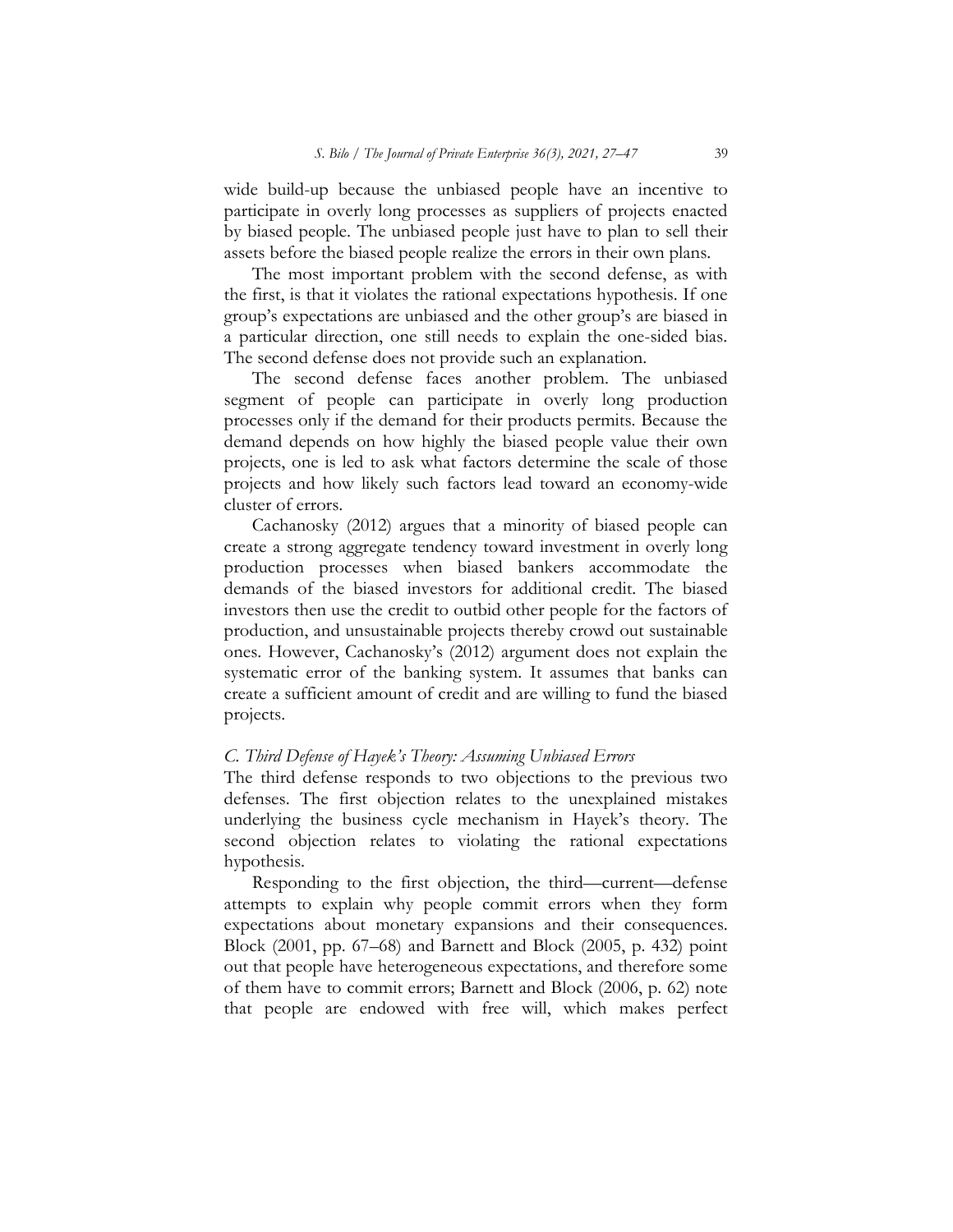forecasting impossible; and O'Driscoll and Rizzo ([1985] 1996, pp. 207–8) recognize that people have imperfect knowledge.

These general insights take form in specific arguments. First, free will and imperfect knowledge imply that policy makers' actions are unpredictable (O'Driscoll and Rizzo [1985] 1996, p. 218; Barnett and Block 2005, p. 432; Simpson 2008, pp. 120–21; Callahan and Horwitz 2010, pp. 220–22). Second, even if people correctly predict economic policies, people's free will and imperfect knowledge make the outcomes of policies unpredictable (Barnett and Block 2005, p. 432). Third, imperfect knowledge and heterogeneity prevent people from agreeing on the one correct economic model, which also means that some people must predict incorrectly (O'Driscoll and Rizzo [1985] 1996, pp. 218–19; Garrison 1986, p. 444; Block 2001, p. 65; Barnett and Block 2005, p. 432; Simpson 2008, p. 119). Fourth, even if people were to have the correct model, with imperfect knowledge they would not know the correct values of the variables of the model (O'Driscoll and Rizzo [1985] 1996, pp. 222–23, 227; Garrison 1986, p. 444; Simpson 2008, pp. 120–21). Fifth, imperfect knowledge also implies that monetary expansion leads to monetary misperceptions, like those of Lucas (1972), because people have problems distinguishing between permanent real and temporary monetary sources of changes in demand for their products (Garrison 1986, pp. 446–47, 2001, pp. 26–29, 77–79, 82–83; Block 2001, p. 68; Barnett and Block 2006, p. 39).

Though it complies with the rational expectations hypothesis, the third defense fails to conform to Hayek's formulation of the theory. While the arguments might well explain why people commit errors when forming expectations about monetary policy and its consequences, the errors do not tend to direct investment into overly long production processes. People without systematic biases during monetary expansion might invest in both overly long and overly short production processes. The errors therefore do not lead to the business cycle as depicted in the original versions of Hayek's theory, and one would expect the authors of the third defense to attempt to explain the gap between their arguments and the original theory. It does not mean that such defense is impossible. However, the attempt does not come, and these authors do not place Hayek's theory on a footing of less questionable assumptions and arguments.

A recent paper by Salter and Luther (2016) follows the monetary misperception type of argument that I mentioned above and is one of the most sophisticated attempts to solve the above problems. It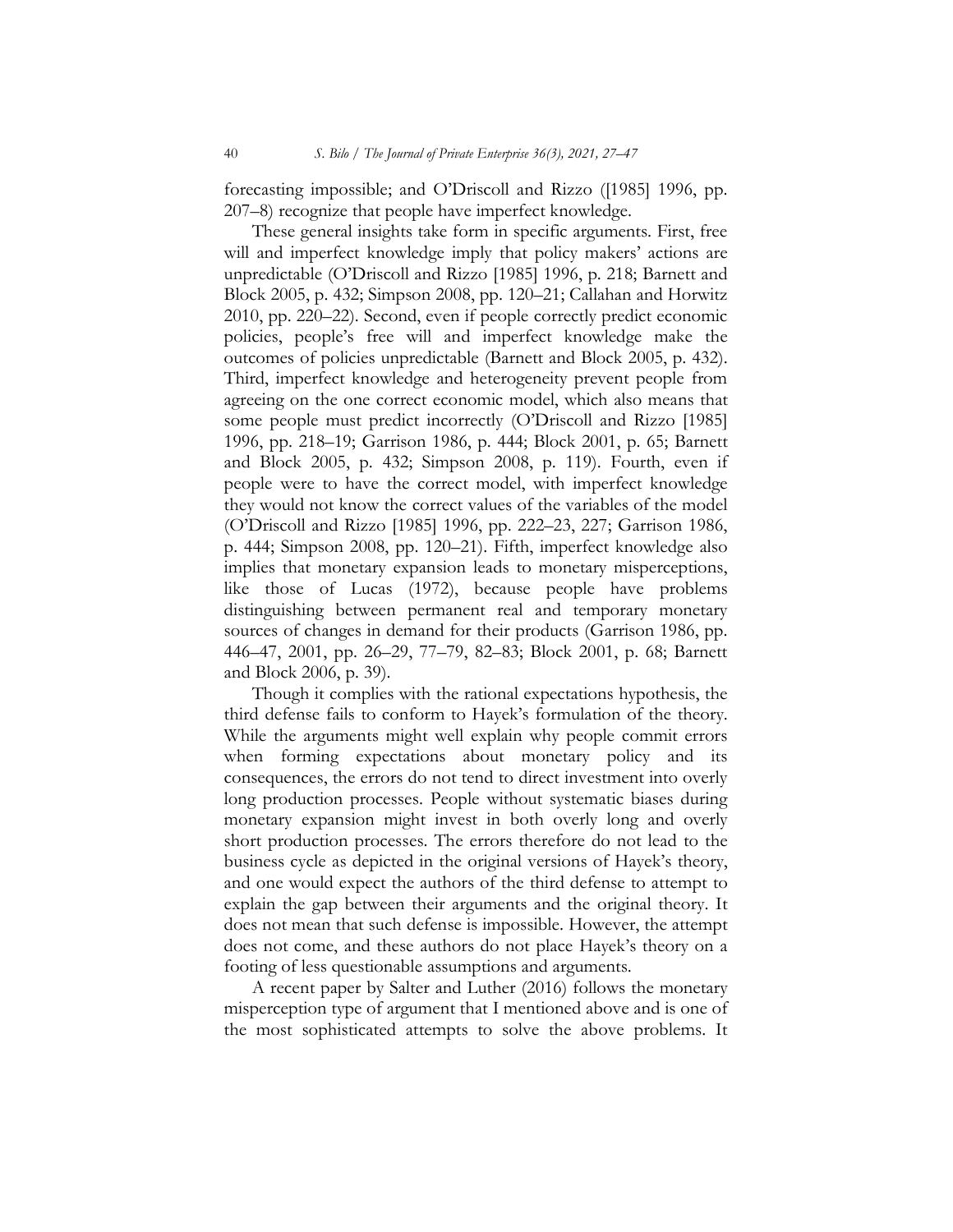argues that an equilibrium result of monetary shocks will be a cluster of errors, although not necessarily in terms of overly long production processes. The paper assumes that gathering information is costly and it is, therefore, optimal for people to commit some errors, including the ones that pertain to monetary policy. When there is a monetary expansion and the consequent liquidity effect, people misperceive the reasons for the lower interest rate, respond to it, and reallocate production factors accordingly. Salter and Luther (2016) argue that if people knew about the expansion, they would not reallocate the resources. The reallocation then later leads to a recession because it is inconsistent with people's preferences. This argument is problematic outside of the representative individual setting. Whether people are aware of it or not, monetary expansion benefits the first recipients of the new money, likely the participants of the market for loanable funds, where new money usually enters the economy. The corresponding liquidity effect changes the real interest rate and redistributes resources across people.

But while redistributions affect the composition of output and lead to reallocations of production factors, the result is not the Hayekian business cycle with observable clusters of errors. Rather, it is a new reality, with different allocations of production factors than there would have been without the monetary expansion. Such reality does not necessarily mean that people suddenly realize previous mistakes on a large scale, which is one of the main features of Hayek's theory.

The root of the problem with Salter and Luther (2016) in their attempt to restate Hayek's theory is their focus on people's misperceptions of what is happening in the economy when monetary expansion starts. In contrast, the mistake that people, agents, make in the traditional version of Hayek's theory is not about whether monetary factors or some other factors have changed the current real interest rate—a real change is a real change and it by itself does not lead to additional mistakes. Instead, the driving factor of the theory is the uncertainty over how long the change in the real interest rate will last. The uncertainty translates into mistakes in assessing the discount rate that entrepreneurs use to compute the profitability of their investment projects. Again, entrepreneurs' mistakes in this matter are not ones of misperception, but of imperfect foresight.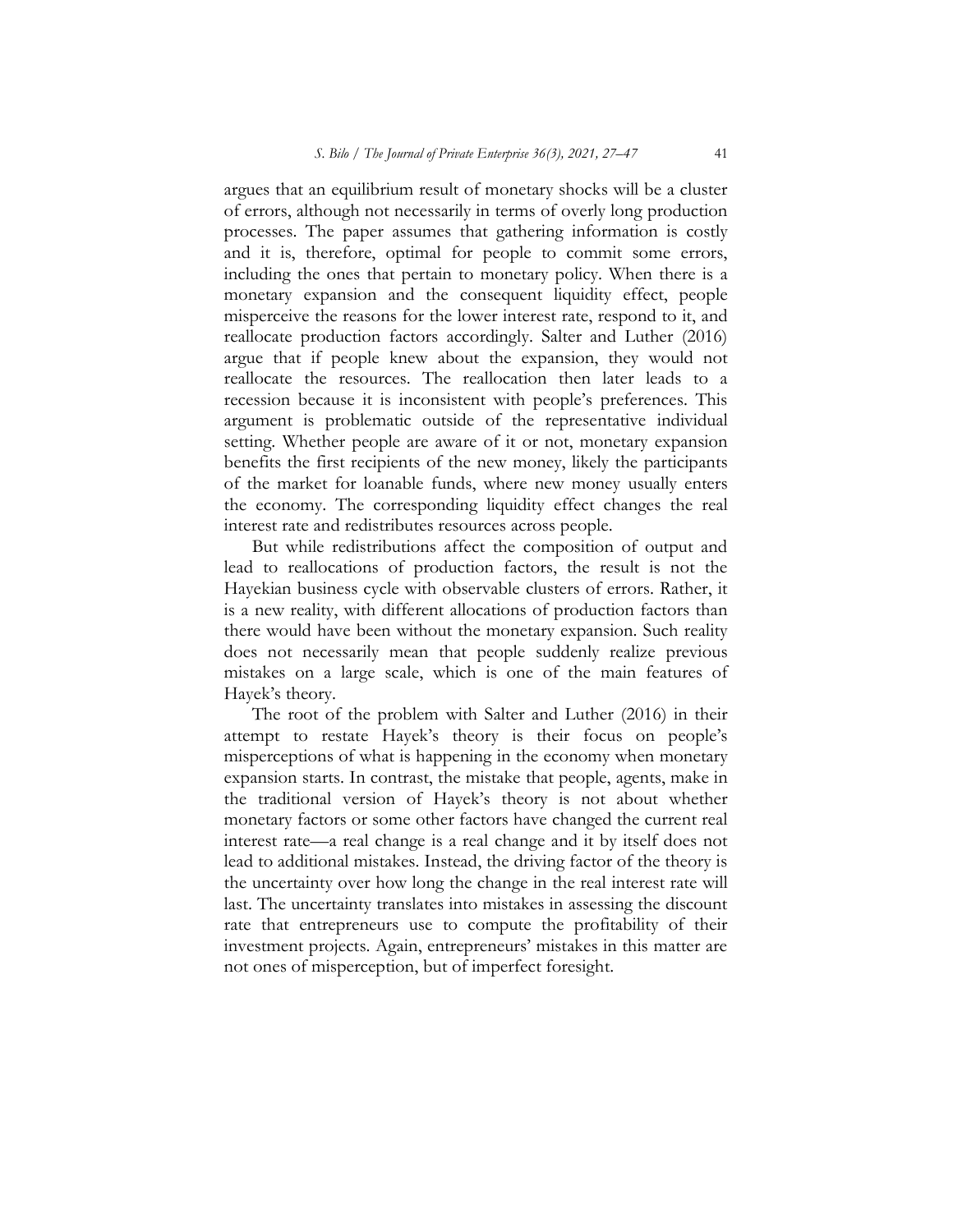D. Fourth Defense of Hayek's Theory: Monetary Policy and Rise of Risky Projects

Carilli and Dempster (2001) and Evans and Baxendale (2008) present the fourth defense of Hayek's theory. Both papers claim monetary expansion increases the proportion of risky projects in the economy, which implies more projects will fail. Evans and Baxendale (2008) try to justify the claim of higher risk during monetary expansions by arguing that banks allocate the additional funds from monetary expansion to projects of less experienced people who are more prone to fail. Inexperienced people might receive the funds because the winner's curse leads them to outbid experienced people's morerealistic and less-risky projects (Evans and Baxendale 2008, p. 87). The winner's curse, however, cannot explain the proposed sudden increase in the proportion of risky projects during monetary expansions because it does not depend on monetary expansion (Cowen 1997, p. 82). Carilli and Dempster (2001), meanwhile, do not explain where the assumed errors are coming from and how they relate to monetary expansion. Thus, similar to the first and second defenses, both works do not have an explanation for the assumed cluster of errors accompanying monetary expansions.

Further, as with the third defense, Carilli and Dempster (2001) and Evans and Baxendale (2008) do not conform to the dynamics of the original version of Hayek's theory because they fail to link monetary expansion, the specific types of errors that people commit by investing in overly long production processes, and the cluster of errors.

#### IV. Conclusion: A Theory That Will Remain Obscure?

Hayek's theory of business cycles in its current form remains on the sideline of professional discussions about the causes of business cycles because it violates the profession's standard: the rational expectations hypothesis. Restatements of the original theory do not remedy the problem because they either remain in conflict with the hypothesis or abandon the theory's business cycle mechanism altogether.

However, that it is sidelined does not suggest whether it should be: after all, good ideas might get discarded merely because they do not fit with the spirit of the day, as Blanchard (2003, p. 24) notes in the context of discussing Hayek's theory. My discussion in the introduction about the theory's reasonable policy prescriptions, empirical plausibility, and existing modern technical analogs suggests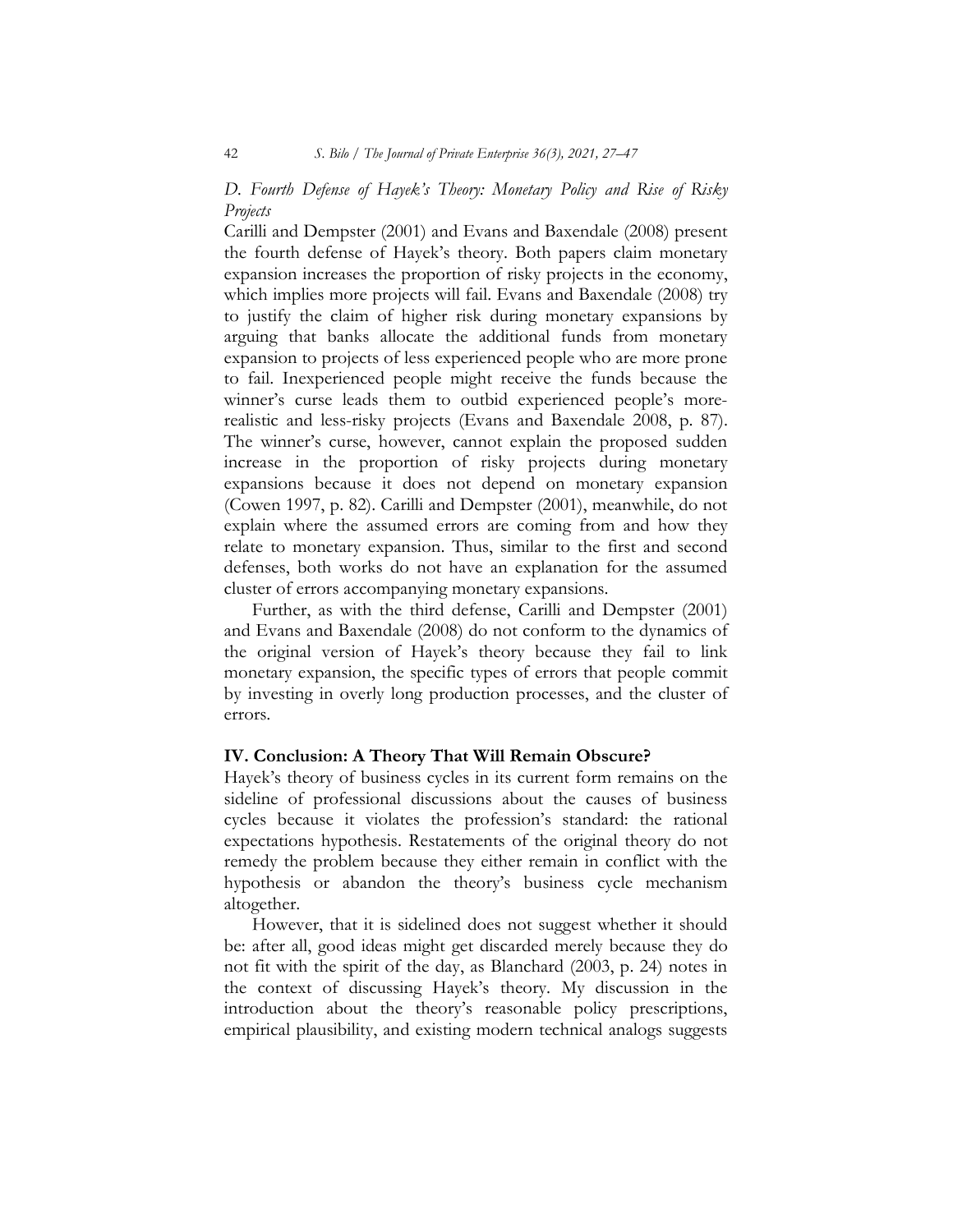that Hayek's theory might be Blanchard's case in point. This being said, the theory in its present form in conjunction with the current standards for economic theorizing is, for the time being, bound to remain on the fringe of discussions among professional economists. This outcome might be avoidable. However, to change it, Hayek's theory either needs a satisfactory restatement, or it must wait until economists change the criteria for judging the quality of arguments.

#### References

- Balke, Nathan S., and Mark A. Wynne. 2007. "The Relative Price Effects of Monetary Shocks." Journal of Macroeconomics, 29(1): 19-36.
- Barnett, William II, and Walter E. Block. 2005. "Professor Tullock on Austrian Business Cycle Theory." Advances in Austrian Economics, 8: 431-43.
- Barnett, William II, and Walter E. Block. 2006. "Tyler Cowen on Austrian Business Cycle Theory: A Critique." New Perspectives on Political Economy, 2(2): 26–85.
- Bismans, Francis, and Christelle Mougeot. 2009. "Austrian Business Cycle Theory: Empirical Evidence." Review of Austrian Economics, 22(3): 241–57.
- Blanchard, Olivier. 2003. "Discussion of 'The Price Level, Relative Prices and Economic Stability: Aspects of the Interwar Debate,' by David Laidler." In The Price Level, Relative Prices and Economic Stability: Aspects of the Interwar Debate, David Laidler, 24–28. BIS Working Paper No. 136.
- Block, Walter. 2001. "Yes, We Have No Chaff: A Reply to Wagner's 'Austrian Cycle Theory: Saving the Wheat While Discarding the Chaff."" Quarterly Journal of Austrian Economics, 4(1): 63–73.
- Böhm-Bawerk, Eugen von. (1888) 1891. The Positive Theory of Capital. London: Macmillan.
- Borio, Claudio. 2012. "The Financial Cycle and Macroeconomics: What Have We Learnt?" BIS Working Paper No. 395.
- Butos, William N. 1985. "Hayek and General Equilibrium Analysis." Southern Economic Journal, 52(2): 332–43.
- Butos, William N. 1997. "Toward an Austrian Theory of Expectations." Advances in Austrian Economics, 4: 75–94.
- Cachanosky, Nicolás. 2012. "Adverse Selection and the Rational Expectations Critique of the Mises-Hayek Business Cycle Theory." Social Science Research Network Working Paper 2025666.
- Cachanosky, Nicolás, and Peter Lewin. 2014. "Roundaboutness Is Not a Mysterious Concept: A Financial Application to Capital Theory." Review of Political Economy, 26(4): 648–65.
- Cachanosky, Nicolás, and Peter Lewin. 2016a. "An Empirical Application of the EVA<sup>®</sup> Framework to Business Cycles." Review of Financial Economics, 30(1): 60– 67.
- Cachanosky, Nicolás, and Peter Lewin. 2016b. "A Financial Framework for Understanding Macroeconomic Cycles: The Structure of Production Is Relevant." Journal of Financial Economic Policy, 8(2): 268–80.
- Cachanosky, Nicolás, and Peter Lewin. 2016c. "Financial Foundations of Austrian Business Cycle Theory." Advances in Austrian Economics, 20: 15-44.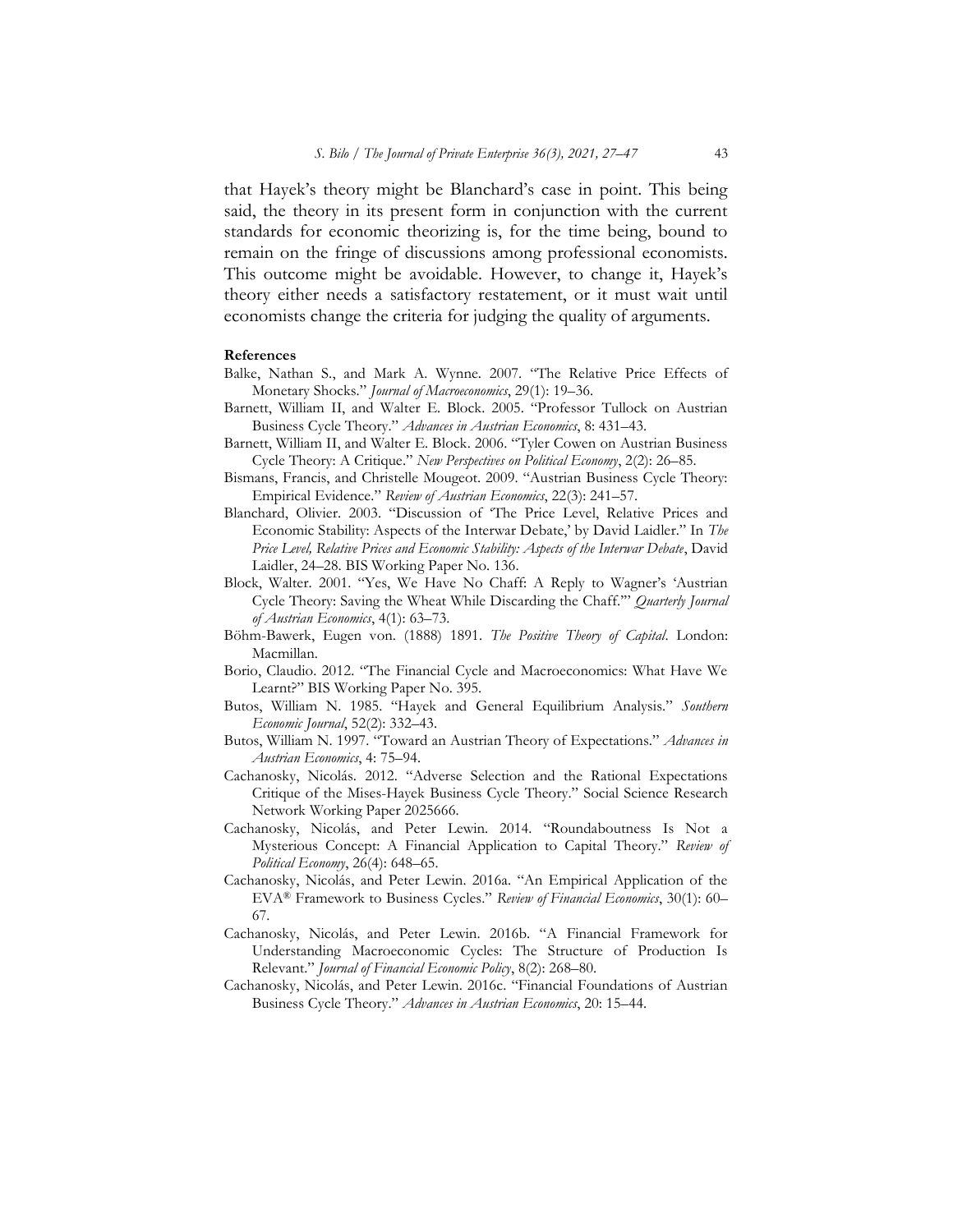- Cachanosky, Nicolás, and Alexander W. Salter. 2017. "The View from Vienna: An Analysis of the Renewed Interest in the Mises-Hayek Theory of the Business Cycle." Review of Austrian Economics, 30(2): 169–92.
- Caldwell, Bruce J. 1988. "Hayek's Transformation." History of Political Economy, 20(4): 513–41.
- Caldwell, Bruce J. 2004. Hayek's Challenge: An Intellectual Biography of F. A. Hayek. Chicago and London: The University of Chicago Press.
- Callahan, Gene, and Steven Horwitz. 2010. "The Role of Ideal Types in Austrian Business Cycle Theory." Advances in Austrian Economics, 14: 205-25.
- Calvo, Guillermo A. 1983. "Staggered Prices in a Utility-Maximizing Framework." Journal of Monetary Economics, 12(3): 383–98.
- Calvo, Guillermo A. 2013. "Puzzling over the Anatomy of Crises: Liquidity and the Veil of Finance." Background Paper for the Mayekawa Lecture at the Institute for Monetary and Economic Studies Conference, Bank of Japan, Tokyo, Japan.
- Caplan, Bryan. 1997. Why I Am Not an Austrian Economist. Fairfax, VA: George Mason University.
- Carilli, Anthony M., and Gregory M. Dempster. 2001. "Expectations in Austrian Business Cycle Theory: An Application of the Prisoner's Dilemma." Review of Austrian Economics, 14(4): 319–30.
- Clark, Todd E. 1999. "The Responses of Prices at Different Stages of Production to Monetary Policy Shocks." Review of Economics and Statistics, 81(3): 420-33.
- Cowen, Tyler. 1997. Risk and Business Cycles: New and Old Austrian Perspectives. New York: Routledge.
- De Long, J. Bradford. 1991. "'Liquidation' Cycles and the Great Depression." NBER Working Paper 3546.
- De Long, J. Bradford. 1996. "Keynesianism, Pennsylvania Avenue Style: Some Economic Consequences of the Employment Act of 1946." Journal of Economic Perspectives, 10(3): 41–53.
- Dixit, Avinash K., and Robert S. Pindyck. 1994. Investment under Uncertainty. Princeton, NJ: Princeton University Press.
- Ebeling, Richard M., and Gary G. Short. 1978. "An Interview with Ludwig Lachmann." Austrian Economics Newsletter, 1(3).
- Eichengreen, Barry, and Kris Mitchener. 2003. "The Great Depression as a Credit Boom Gone Wrong." BIS Working Paper No. 137.
- Evans, Anthony J., and Toby Baxendale. 2008. "Austrian Business Cycle Theory in Light of Rational Expectations: The Role of Heterogeneity, the Monetary Footprint, and Adverse Selection in Monetary Expansion." Quarterly Journal of Austrian Economics, 11(2): 81–93.
- Garrison, Roger W. 1986. "Hayekian Trade Cycle Theory: A Reappraisal." Cato Journal, 6(2): 437–53.
- Garrison, Roger W. 2001. Time and Money: The Macroeconomics of Capital Structure. New York: Routledge.
- Grossman, Sanford, and Laurence Weiss. 1983. "A Transactions-Based Model of the Monetary Transmission Mechanism." American Economic Review, 73(5): 871-80.
- Haberler, Gottfried. 1986. "Reflections on Hayek's Business Cycle Theory." Cato Journal, 6(2): 421–35.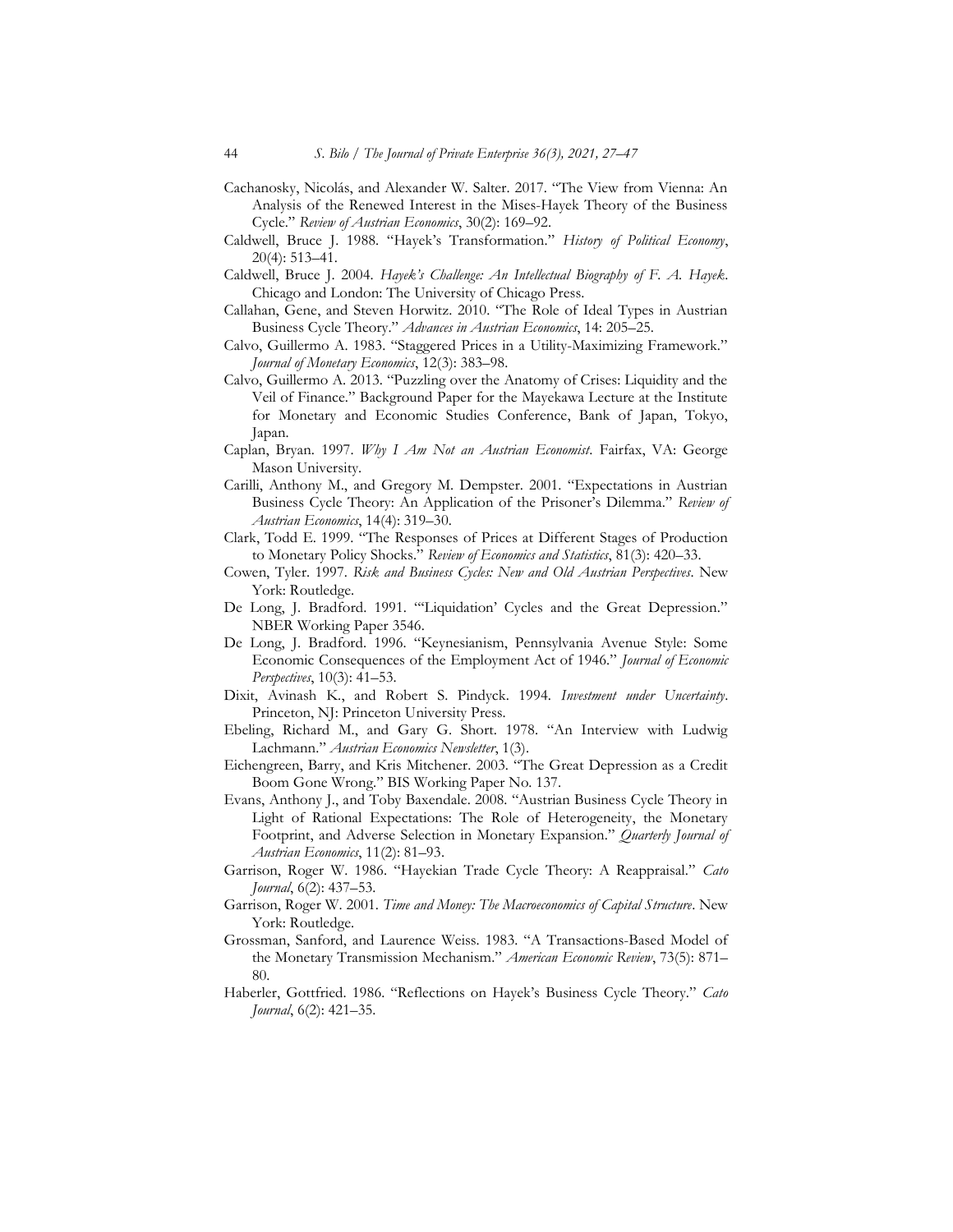- Hayek, Friedrich A. von. (1935) 1967. Prices and Production. New York: Augustus M. Kelly.
- Hayek, Friedrich A. von. 1969. "Three Elucidations of the Ricardo Effect." Journal of Political Economy, 77(2): 274–85.
- Hayek, Friedrich A. von. (1939) 1975a. "Price Expectations, Monetary Disturbances and Malinvestment." In Profits, Interest, and Investment and Other Essays on the Theory of Industrial Fluctuations, 135–56. Clifton, NY: Augustus M. Kelley.
- Hayek, Friedrich A. von. (1939) 1975b. "Profits, Interest and Investment." In Profits, Interest, and Investment and Other Essays on the Theory of Industrial Fluctuations, 3–72. Clifton, NY: Augustus M. Kelley.
- Hayek, Friedrich A. von. (1933) 2008. "Monetary Theory and the Trade Cycle." In Prices and Production and Other Works: F. A. Hayek on Money, the Business Cycle, and the Gold Standard, ed. Joseph T. Salerno, 1–130. Auburn, AL: Mises Institute.
- Hicks, John. 1967. Critical Essays in Monetary Theory. Oxford: Clarendon.
- Hoover, Kevin D. 1988. The New Classical Macroeconomics. Oxford: Blackwell.
- Hülsmann, Jörg Guido. 1998. "Toward a General Theory of Error Cycles." Quarterly Journal of Austrian Economics, 1(4): 1–23.
- Kaldor, Nicholas. 1942. "Professor Hayek and the Concertina-Effect." Economica, 9(36): 359–82.
- Keeler, James P. 2001. "Empirical Evidence of the Austrian Business Cycle Theory." Review of Austrian Economics, 14(4): 331–51.
- Kiyotaki, Nobuhiro. 2003. "Discussion of 'Price Level, Relative Prices and Economic Stability: Aspects of the Interwar Debate' by David Laidler." In The Price Level, Relative Prices and Economic Stability: Aspects of the Interwar Debate, David Laidler, 29–31. BIS Working Paper No. 136.
- Koppl, Roger, and William J. Luther. 2012. "Hayek, Keynes, and Modern Macroeconomics." Review of Austrian Economics, 25(3): 223-41.
- Krugman, Paul R. 1998. "The Hangover Theory." Slate.com, December 4.
- Krugman, Paul R. 2010a. "Martin and the Austrians." NYTimes.com, April 7.
- Krugman, Paul R. 2010b. "Austrian Follow-Up." NYTimes.com, April 7.
- Krugman, Paul R. 2011. "Great Leaps Backward." NYTimes.com, January 19.
- Krugman, Paul R. 2014. "The Inflation Obsession." NYTimes.com, March 2.
- Kydland, Finn E., and Edward C. Prescott. 1982. "Time to Build and Aggregate Fluctuations." Econometrica, 50(6): 1345–70.
- Lachmann, Ludwig M. 1943. "The Role of Expectations in Economics as a Social Science." Economica, 10(37): 12-23.
- Lachmann, Ludwig M. 1945. "A Note on the Elasticity of Expectations." Economica, 12(48): 248–53.
- Lachmann, Ludwig M. (1956) 1978. Capital and Its Structure. Kansas City: Sheed Andrews and McMeel.
- Laidler, David. 1999. Fabricating the Keynesian Revolution: Studies of the Inter-war Literature on Money, the Cycle, and Unemployment. New York: Cambridge University Press.
- Laidler, David. 2003. "The Price Level, Relative Prices and Economic Stability: Aspects of the Interwar Debate." BIS Working Paper No. 136.
- Lester, Robert B., and Jonathan S. Wolff. 2013. "The Empirical Relevance of the Mises-Hayek Theory of the Trade Cycle." Review of Austrian Economics, 26(4): 433–61.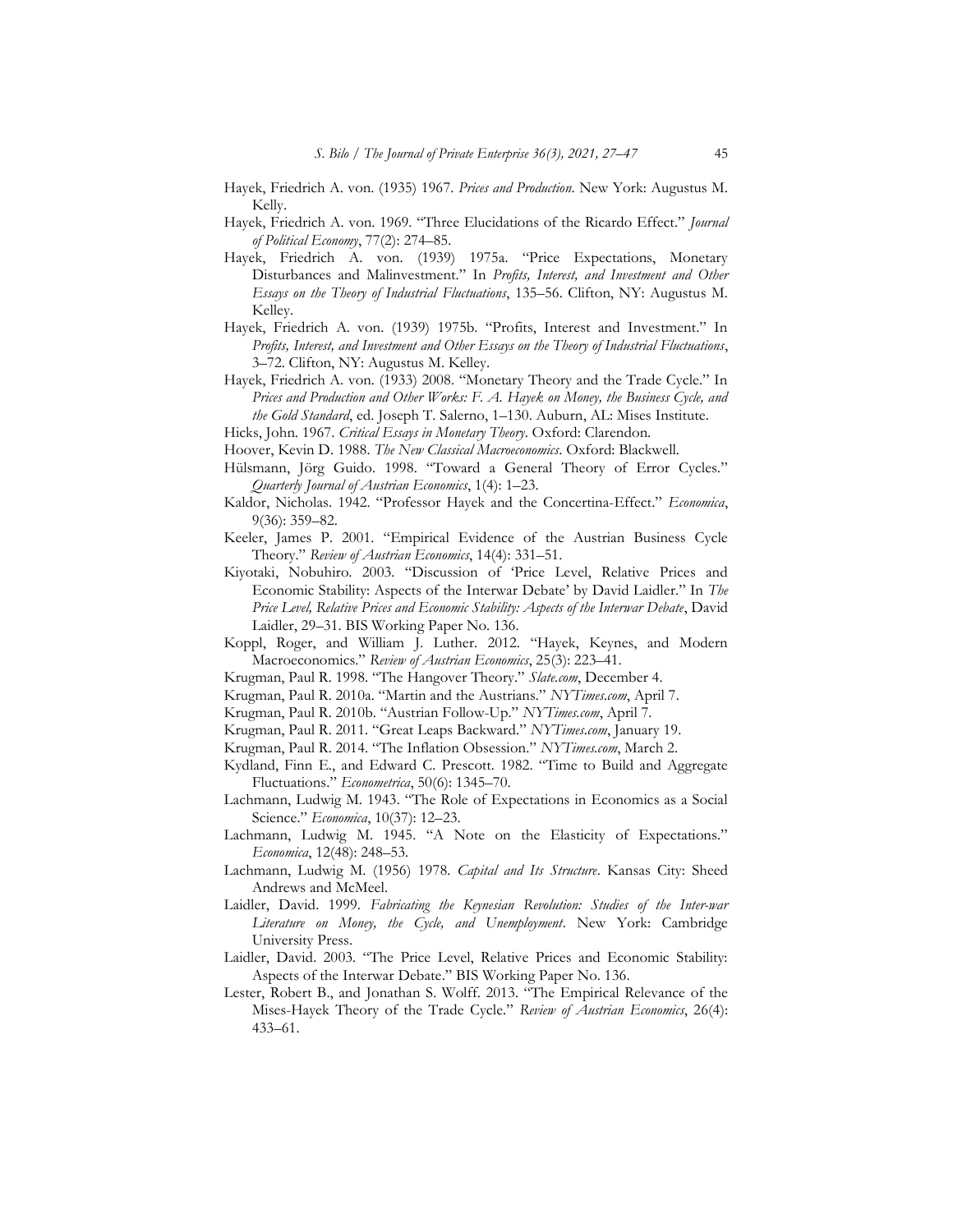- Lucas, Robert E. Jr. 1972. "Expectations and the Neutrality of Money." *Journal of* Economic Theory, 4(2): 103–24.
- Lucas, Robert E. Jr. 1977. "Understanding Business Cycles." Carnegie-Rochester Conference Series on Public Policy, 5: 7–29.
- Lucas, Robert E. Jr. 1996. "Nobel Lecture: Monetary Neutrality." Journal of Political Economy, 104(4): 661–82.
- Luther, William J., and Mark Cohen. 2014. "An Empirical Analysis of the Austrian Business Cycle Theory." Atlantic Economic Journal, 42(2): 153–69.
- Luther, William J., and Mark Cohen. 2016. "On the Empirical Relevance of the Mises-Hayek Theory of the Trade Cycle." Advances in Austrian Economics, 20: 79–103.
- Machlup, Fritz. 1940. The Stock Market, Credit and Capital Formation. London: William Hodge.
- Machlup, Fritz. 1974. "Friedrich von Hayek's Contribution to Economics." Swedish Journal of Economics, 76(4): 498–531.
- Mankiw, N. Gregory, and Ricardo Reis. 2002. "Sticky Information versus Sticky Prices: A Proposal to Replace the New Keynesian Phillips Curve." Quarterly Journal of Economics, 117(4): 1295–1328.
- Menger, Carl. (1871) 2007. Principles of Economics. Auburn, AL: Mises Institute.
- Mises, Ludwig von. 1943. "'Elastic Expectations' and the Austrian Theory of the Trade Cycle." Economica, 10(39): 251–52.
- Mises, Ludwig von. (1924) 1971. The Theory of Money and Credit. Irvington-on-Hudson, NY: Foundation for Economic Education.
- Montgomery, Michael R. 1995. "Capital Complementarity, Time-to-Build, and the Persistence of Investment Starts." Journal of Macroeconomics, 17(2): 187-205.
- Muth, John F. 1961. "Rational Expectations and the Theory of Price Movements." Econometrica, 29(3): 315–35.
- O'Driscoll, Gerald P. Jr. 1977. Economics as a Coordination Problem: The Contributions of Friedrich A. Hayek. Kansas City: Sheed Andrews and McMeel.
- O'Driscoll, Gerald P. Jr., and Mario J. Rizzo. (1985) 1996. The Economics of Time and Ignorance. New York: Routledge.
- Papola, John, and Russ Roberts. 2010. "'Fear the Boom and Bust': A Hayek vs. Keynes Rap Anthem." YouTube.
- Papola, John, and Russ Roberts. 2011. "Fight of the Century: Keynes vs. Hayek Round Two." YouTube.
- Robbins, Lionel. (1934) 1971. The Great Depression. Freeport, NY: Books for Libraries Press.
- Rothbard, Murray N. (1963) 2000. America's Great Depression, 5th edition. Auburn, AL: Mises Institute.
- Rothbard, Murray N. (1962) 2009. "Man, Economy, and State." In Man, Economy, and State with Power and Market, 2nd edition. Auburn, AL: Mises Institute.
- Salerno, Joseph T. (1995) 2010. "Ludwig von Mises on Inflation and Expectations." In Money, Sound and Unsound, 199–236. Auburn, AL: Mises Institute.
- Salter, Alexander W., and William J. Luther. 2016. "The Optimal Austrian Business Cycle Theory." Advances in Austrian Economics, 20: 45–60.
- Sargent, Thomas J. 1993. Rational Expectations and Inflation, 2nd edition. New York: HarperCollins College Publishers.